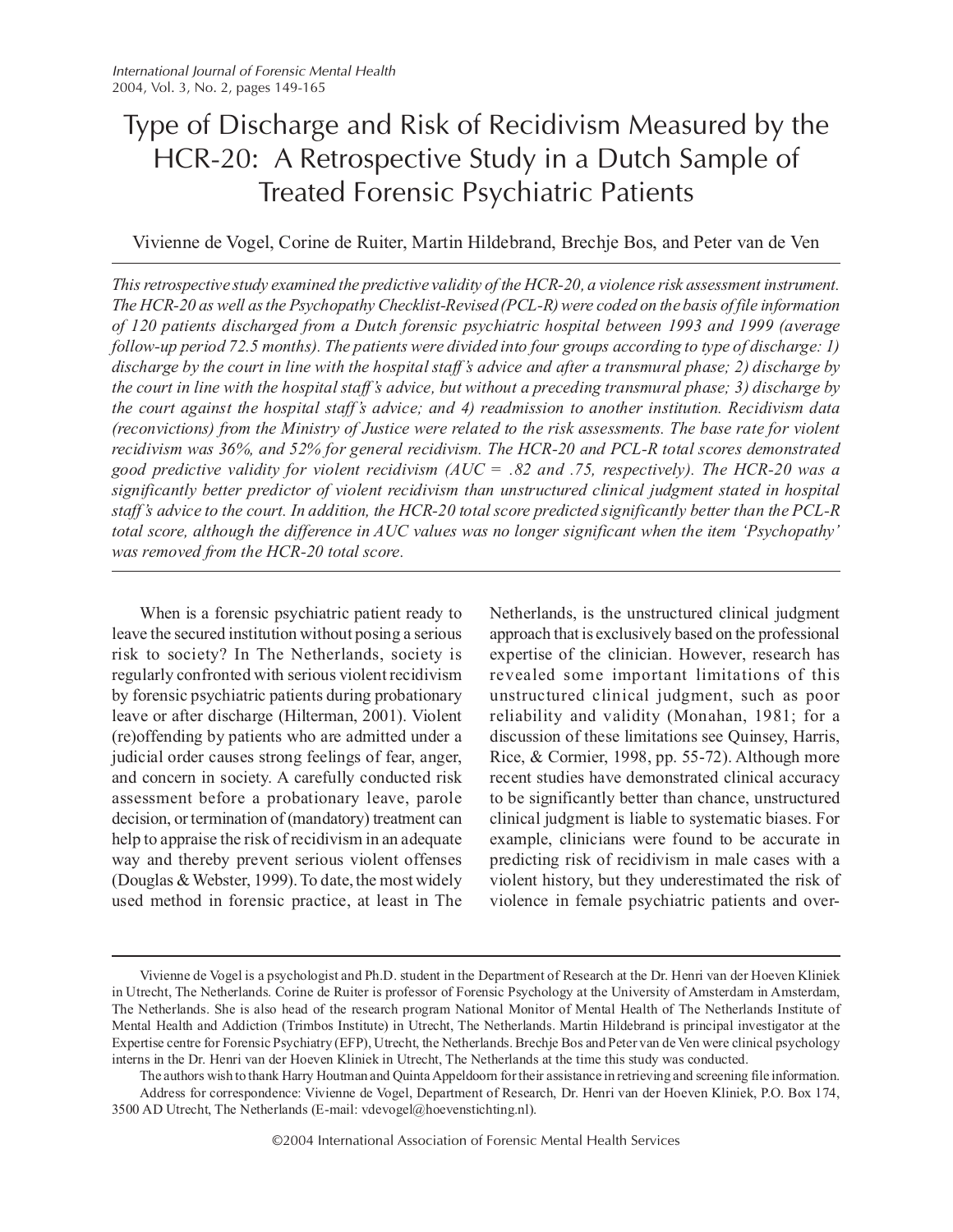estimated the risk of violence in nonwhite men (Lidz, Mulvey, & Gardner, 1993; McNiel & Binder, 1995).<sup>1</sup> Therefore, several authors have recommended employing structured risk assessment procedures in order to optimize accuracy and validity (Borum, 1996; Webster, Douglas, Eaves, & Hart, 1997a).

A risk assessment instrument that has drawn considerable international attention is the Historical, Clinical, Risk Management-20 (HCR-20; Webster, Douglas, Eaves, & Hart, 1997b). The HCR-20 is a checklist consistent with a structured professional judgment (SPJ) approach, and consists of 20 items representing risk factors for violence in the past (Historical scale), present (Clinical scale) and future (Risk management scale). Research in various psychiatric and forensic settings in different countries has demonstrated good interrater reliability and predictive validity for the HCR-20 (Douglas and Weir, 2003). For instance, Douglas, Ogloff and Hart (2003) found good predictive validity for the HCR-20 in a sample of 100 forensic psychiatric patients. Moreover, they demonstrated that the SPJ final risk judgments added incremental validity to the HCR-20 used in an actuarial sense.

The way a forensic psychiatric patient leaves a treatment institution inevitably impacts on the risk of recidivism. Research suggests that involuntary outpatient commitment following residential treatment or a resocialization period in which the patient is supervised by probation officers, results in less recidivism (Niemantsverdriet, 1993; Swanson et al., 2000). In The Netherlands, the transmural phase – a resocialization phase in which the patient lives outside the secure forensic hospital, but is still supervised and treated by staff from the hospital – is gaining in popularity. The rationale behind this form of treatment is that patients are gradually and thoroughly prepared for their return to society resulting in better integration and less relapse in violent behavior. Since 1991, patients involuntarily admitted to the Dr. Henri van der Hoeven Kliniek, a Dutch forensic psychiatric hospital, can be discharged after having passed this transmural treatment phase. Although the clinical experiences with this form of treatment are positive, no systematic research examining the relationship between transmural treatment and (the risk of) recidivism has been conducted thus far.

In this article, we present findings from a retrospective study on the interrater reliability and predictive validity of the HCR-20 in a group of patients who were discharged between 1993 and 1999 from the Dr. Henri van der Hoeven Kliniek. Most of the patients in this forensic psychiatric hospital were admitted under the judicial order *terbeschikkingstelling* (tbs) which is translated as 'disposal to be treated on behalf of the state'. The tbs-order is imposed by the court on offenders who committed a serious offense and are considered to have diminished responsibility for it because of severe psychopathology. According to the Dutch Criminal Code, the court has to re-evaluate the patient every one or two years (the latter period being set by the previous sentence) to determine whether the risk of recidivism is still too high and treatment needs to be continued. At these annual/biannual reviews, the hospital has to provide the court with a detailed description and evaluation of a patient's treatment and a judgment about the risk of recidivism. The decision to terminate the tbs-order can only be made by the court. We compared (the risk of) recidivism between four groups of offenders who are categorized according to their type of discharge: 1) discharge by the court in line with the hospital staff's advice and after a transmural phase; 2) discharge by the court in line with the hospital staff's advice, but without a preceding transmural phase; 3) discharge by the court against the hospital staff's advice, with or without a transmural phase; and 4) readmission to another secure institution. These types of discharge reflect different *unstructured* clinical judgments. Discharge in line with the hospital staff's advice after a transmural phase reflects the lowest judgment of risk, readmission to another secure institution is considered the highest level of risk. Patients who are readmitted to another secure forensic hospital have generally exhibited severe disruptive behavior (e.g., escape, aggressive incidents), which could not be managed by hospital staff by other means (e.g., medication, highly structured/individualized treatment).

The main objective of the present study was to determine the value of the HCR-20 in the prediction of violence in Dutch forensic psychiatric patients and

<sup>&</sup>lt;sup>1</sup> For a detailed discussion of the clinical-actuarial controversy, see the reviews of Douglas, Cox, & Webster (1999) and Litwack (2001).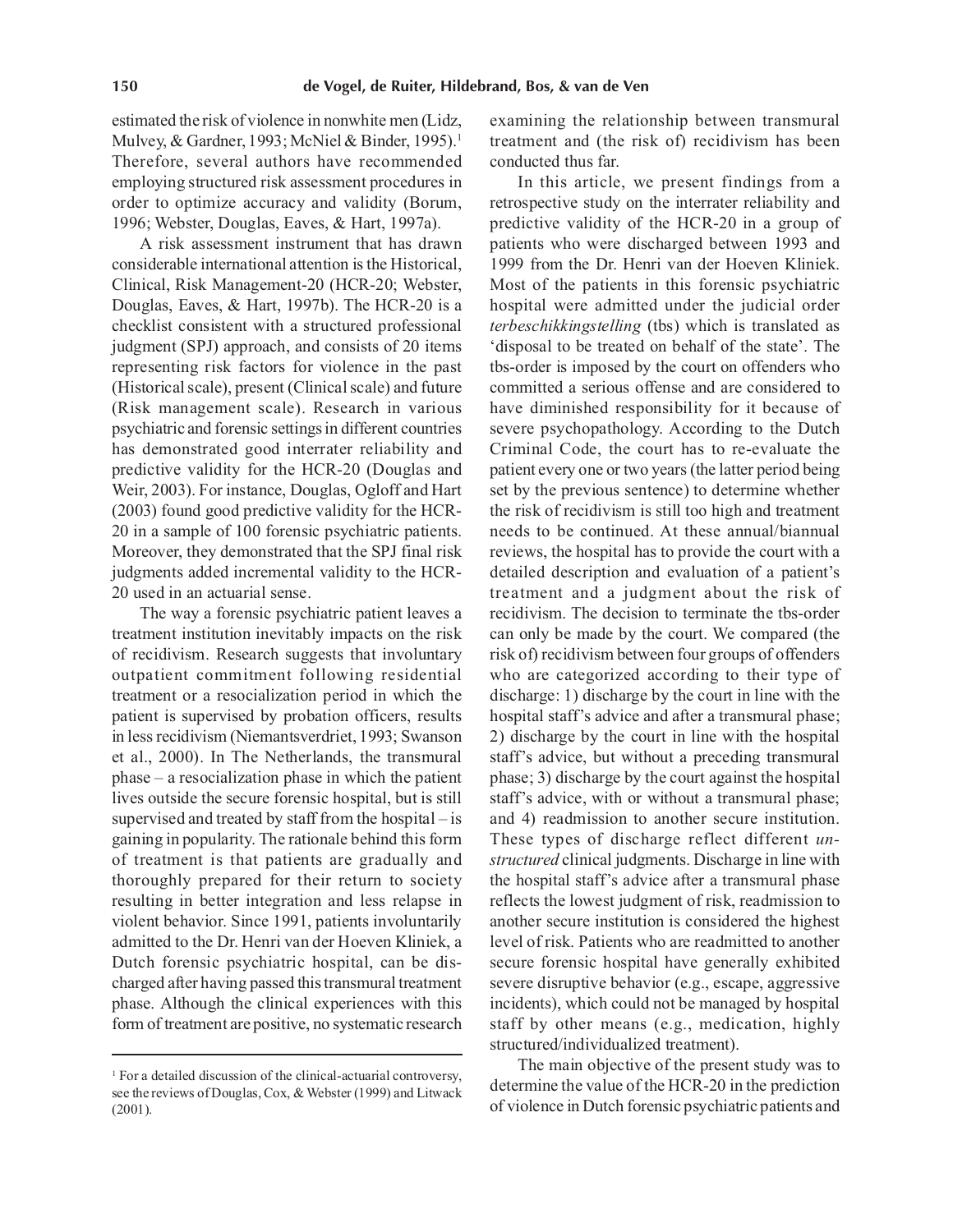to identify differences in (risk of) recidivism between the four groups. We hypothesized that patients who were discharged after a successful transmural phase will recidivate less compared to patients in the other three groups because of a solid preparation before return to society. In this way, it is possible to retrospectively examine if there is a significant association between actual recidivism and the hospital staff's perceived risk of recidivism as stated in the advice to the court. We employed the Psychopathy Checklist-Revised (PCL-R; Hare, 1991), because psychopathy is one of the important historical risk factors in the HCR-20, and also examined its predictive validity.

#### **METHOD**

### **Setting**

This study was conducted in the Dr. Henri van der Hoeven Kliniek, a Dutch forensic psychiatric hospital with 100 inpatient beds and 30 transmural places in Utrecht, a city with 265.000 inhabitants in the center of The Netherlands. This hospital was founded in 1955 and is one of 13 forensic psychiatric institutions in The Netherlands. The hospital admits both men and women and provides a variety of treatment activities, for instance, job training, education, sports, creative arts, and psychotherapy. The treatment model of the hospital is cognitivebehavioral with an emphasis on relapse prevention and 'no cure but control' (Laws, Hudson, & Ward, 2000). The emphasis of treatment is not on changing the personality of the offender, but on reducing/ managing risk factors for recidivism. During intramural treatment, patients can gradually gain more liberties. When staff considers a patient prepared, he or she can apply for supervised leaves, and subsequently for unsupervised leaves. Ideally, these gradual expansions of freedom finally result in a resocialisation phase (see below).

#### **Different Types of Discharge**

In 1991, a new form of resocialization, the transmural treatment phase, was initiated at the hospital. Before 1991, patients were usually discharged after a probationary leave in which they were supervised by probation officers. However, for most patients the change from intramural treatment to probationary leave was too abrupt because of discontinuity in care. The goal of the new transmural treatment is to allow patients a gradual adjustment to society. The hospital has purchased and rented several houses in the city of Utrecht and also established a collaborative agreement with a sheltered housing organization. During the transmural phase, the patient lives outside the hospital, but is still treated and supervised by a specialized team from the hospital, sometimes in collaboration with staff from the sheltered housing organization. The task of this specialized team, which has regular contacts with the patient, is to supervise the patient and to be attentive to possible precursors of criminal or violent relapse. With the team's help, the patient can practice living on his own, learn to resist temptations, build a social network and leisure activities, and apply the insights and skills from the relapse prevention plan that was made during psychotherapy in the hospital.

Every one or two years, the court decides to terminate or prolong the tbs-order. There are two possibilities: discharge in line with the hospital staff's advice or discharge against the hospital staff's advice. Patients can be discharged after having passed the transmural phase or probation period or directly from the hospital without a resocialization phase. One reason for the court to terminate the tbs-order against the hospital staff's advice is the principle of proportionality, in which the court then considers the duration of treatment no longer reasonable and/or compatible with the (maximum) length of imprisonment applicable to the index offense committed. Another reason may be that the judges do not agree with the hospital staff's appraisal of the recidivism risk of the patient. The fourth type of discharge occurs if the hospital decides to ask the Ministry of Justice for a readmission to another forensic institution. This usually takes place in cases of severe disruptive incidents and when the relationship between the patient and hospital staff is disturbed to such an extent that a positive effect of further treatment is considered highly unlikely. It should be noted that most of the patients in this latter group suffer from severe personality disorders, not merely from Axis I disorders such as schizophrenia.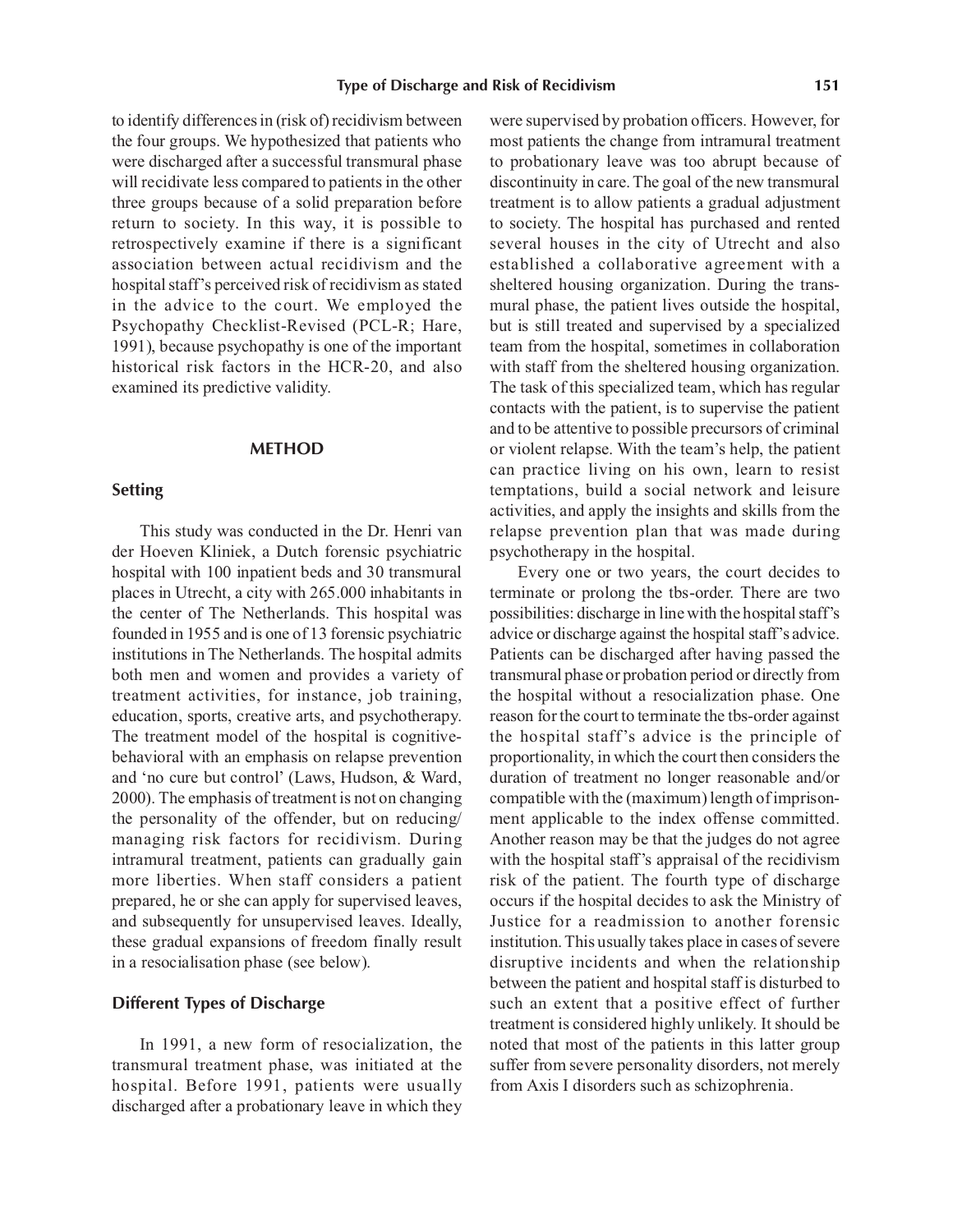In the present study, we identified four types of discharge:

- *1. Transmural*. The patient was discharged by the court in line with the hospital staff's advice, and after the patient has passed the transmural phase;
- *2. Conform*. The patient was discharged by the court in line with the hospital staff's advice, without a preceding transmural phase;
- *3. Contrary*. The patient was discharged by the court against the hospital staff's advice, some with a transmural phase;
- *4. Readmission.* The treatment is not terminated, instead the patient is readmitted to another forensic psychiatric hospital or to a penitentiary institution.

## **Participants**

The sample consisted of 120 patients who were treated during a period of at least one year<sup>2</sup> in the Dr. Henri van der Hoeven Kliniek and were discharged between January 1993 and December 1999. This time period was chosen because the first transmural patients were discharged in the year 1993, and a follow up period of at least three years is recommended (Dolan & Coid, 1993). Between 1993 and 1999, 150 patients were discharged from the hospital. Of these 150 patients, 30 were discharged by the court in line with the hospital staff's advice after a transmural phase. Subsequently, we selected 90 patients who could be divided into three groups of 30 in accordance with the above described types of discharge *Conform, Contrary* and *Readmission*. It should be noted that the majority of the nonselected patients could not be included in one of the groups because they had a different judicial status. From the *Transmural* group, three patients moved to sheltered housing, the rest to their own or their family's home. Five patients of the *Conform* group moved voluntarily to a non-secure psychiatric institution for further treatment, two to sheltered housing and the rest to their own or their family's home. All patients from the *Contrary* group were released to their own or family's home. Eleven patients from this group were discharged while they were still in the transmural phase, and 19 while still being treated in the hospital. Patients from the *Readmission* group were transferred to another forensic psychiatric hospital (6), a selection institution for forensic psychiatric patients (12), or a penitentiary institution (11). The residence of one patient was unknown. At the end of the study, December 2002, the place of residence of the readmitted patients was searched in a national computer system containing data on all offenders convicted to the tbs-order: 17 patients were still in a forensic psychiatric hospital under the tbs-order, eight patients were discharged because the court had terminated their tbs-order, two patients had unauthorized absences and one patient had died in a forensic psychiatric hospital. The residence of two patients could not be retrieved from the computer system. Table 1 presents demographic, criminal and treatment characteristics of the sample.

The majority of the patient sample was male, Dutch, single and unemployed at the time of the index offense. Most patients in Dutch forensic psychiatric hospitals suffer from comorbid Axis II disorders (according to the fourth edition of the Diagnostic and Statistical Manual of Mental disorders; DSM-IV; APA, 1994), particularly cluster B disorders (see Hildebrand & de Ruiter, 2004; de Ruiter & Greeven, 2000). In general, substance use disorders occur in about 60% of all cases, often in combination with Axis I and / or Axis II disorders; pure Axis I disorders (i.e., schizophrenia, affective disorders, parafilia) are present in about 5% of the patients. Forty percent of the sample had committed homicide or attempted homicide (in 67% resulting in the death of the victim), 25% a sexual offense, 21% a violent offense, 1% a property offense and 13% arson (in 94% with danger to persons). The table shows a number of significant differences between the four groups. Overall, the *Readmission* group had more unfavorable demographic characteristics, especially when compared to the *Transmural* and *Conform* groups: they more often had no work, multiple substance abuse, prior admissions to inpatient psychiatric hospitals, obtained lower scores on intelligence scales and – albeit not significant –

<sup>2</sup> There were three exceptions: two patients from the 'Contrary' group stayed in the hospital for four and seven months, respectively. One patient left the hospital after ten months. These three patients were admitted from other forensic psychiatric institutions where they had been treated during a minimum period of three years.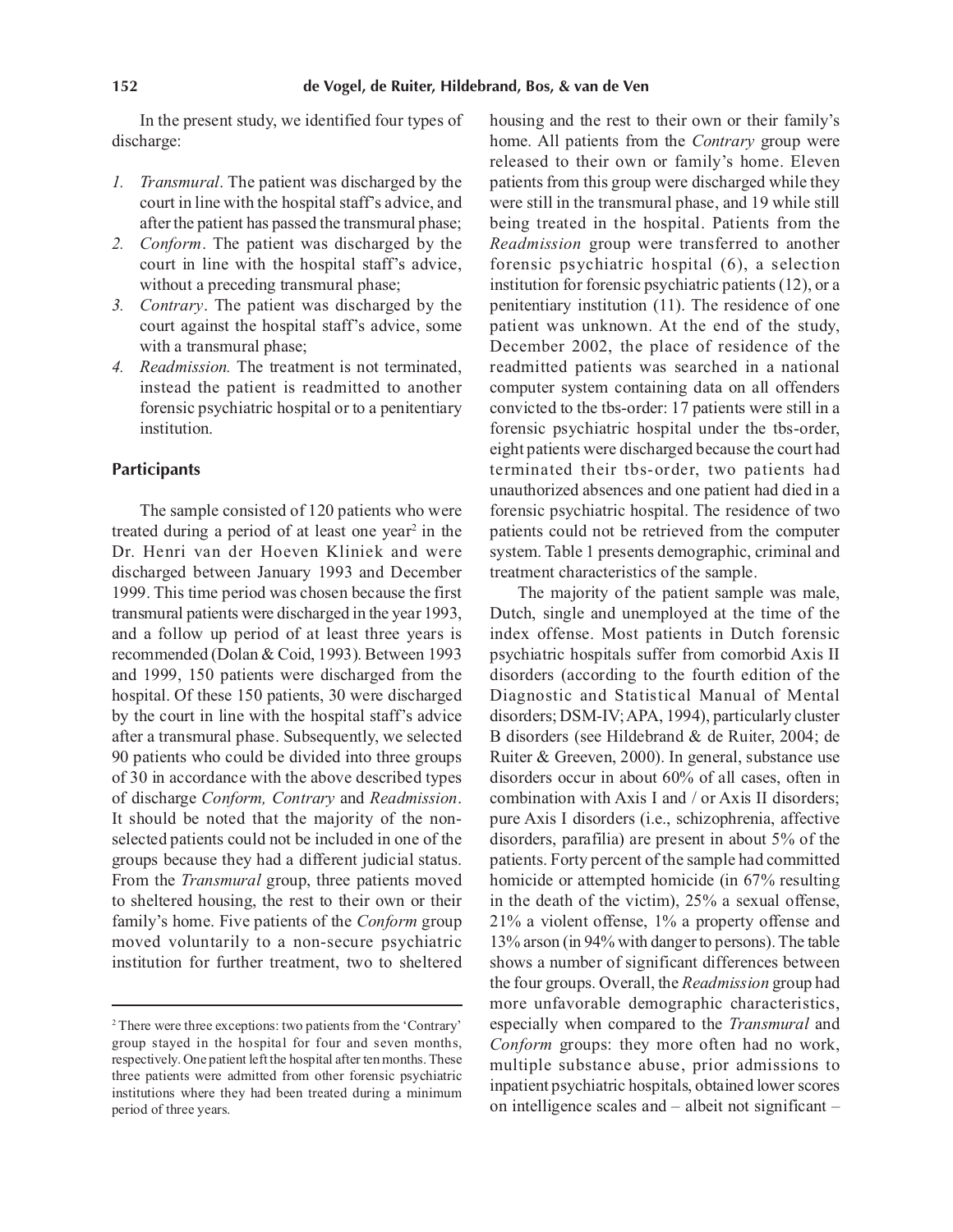| Table 1 |                        |
|---------|------------------------|
|         | Sample characteristics |

|                                             | Transmural<br>$N = 30$   | Conform<br>$N = 30$   | Contrary<br>$N = 30$    | Readmission<br>$N = 30$ | Total<br>$N = 120$ |
|---------------------------------------------|--------------------------|-----------------------|-------------------------|-------------------------|--------------------|
|                                             |                          |                       |                         |                         |                    |
| Demographic                                 |                          |                       |                         |                         |                    |
| Mean age upon admission                     | 26.7                     | 26.1                  | 25.7                    | 23.4                    | 25.5               |
| Male                                        | 26(87%)                  | 24 (80%) <sup>a</sup> | 28 (93%)                | $29(97%)^b$             | 107 (89%)          |
| Dutch nationality                           | 28 (93%)                 | 24 (80%)              | 26 (87%)                | 23 (77%)                | 101(84%)           |
| Upbringing in foster or children's home     | $12(40\%)$               | 14(47%)               | 13 $(43%)$              | 18 $(60\%)$             | 57 (48%)           |
| Single (at the time of the index offense)   | 21(70%)                  | 23(77%)               | 21(70%)                 | $24(80\%)$              | 89 (74%)           |
| No education after primary school           | 11 $(37%)$               | 14 $(47%)$            | $12(40\%)$              | 17(57%)                 | 54 (45%)           |
| Unemployed                                  | $12 (40\%)^a$            | 13(43%)               | 16(53%)                 | $21 (70\%)^b$           | 62(52%)            |
| Psychiatric                                 |                          |                       |                         |                         |                    |
| Out-patient treatment(s)                    | 8(27%)                   | $6(20\%)$             | 10(33%)                 | $3(10\%)$               | 27(23%)            |
| Inpatient admission(s)                      | $10(33\%)^c$             | $10(33\%)^c$          | $12(40\%)$              | $20(67%)$ <sup>d</sup>  | 52 (43%)           |
| Substance(s) abuse                          | $17(57%)^c$              | $19(63\%)^a$          | 24 (80%)                | $26(87%)^{b,d}$         | 86 (72%)           |
| Axis I disorder                             | 4(13%)                   | 7(24%)                | 1(3%)                   | 7(24%)                  | $19(16\%)$         |
| Axis II disorder                            | 23 (77%)                 | 19(63%)               | 26(87%)                 | 20(69%)                 | 88 (74%)           |
| Mean intelligence score                     | $106.0^{b,f}$            | 104.8b                | $100.1^e$               | $94.4^{\circ}$          | 101.1              |
| Index offenses                              |                          |                       |                         |                         |                    |
| (Attempted) homicide                        | 14(47%)                  | 11 $(37%)$            | $9(30\%)$               | 14(47%)                 | 48 (40%)           |
| Sex offense                                 | $4(13\%)^a$              | $6(20\%)$             | 14 $(47%)$ <sup>b</sup> | $6(20\%)$               | 30(25%)            |
| Violent offense                             | 4(13%)                   | 7(23%)                | 5(17%)                  | $9(30\%)$               | 25(21%)            |
| Property offense                            | 1(3%)                    |                       |                         | ÷,                      | $1(1\%)$           |
| Arson                                       | $7(23%)^b$               | $6(20\%)^b$           | 2(7%)                   | $1(3\%)^a$              | 16(13%)            |
| Victim was not a stranger                   | 13 (48%)                 | 14(47%)               | 11 $(37%)$              | 13 $(48%)$              | 51 $(43%)$         |
| Mean duration of imprisonment in months     | 17.1                     | 16.9                  | 19.0                    | 15.5                    | 17.1               |
| Mean number of previous convictions         | 1.7 <sup>a</sup>         | $1.6^{a,e}$           | 3.0 <sup>f</sup>        | 4.2 <sup>b</sup>        | 2.6                |
| Mean age at first conviction                | 22.2 <sup>d</sup>        | 21.1 <sup>d</sup>     | 18.7 <sup>f</sup>       | $16.3^{\rm c,e}$        | 19.6               |
| Treatment                                   |                          |                       |                         |                         |                    |
| Mean duration of treatment in months        | 66.0 <sup>b</sup>        | 54.4                  | $67.1^{b}$              | 47.3 <sup>a</sup>       | 58.7               |
| Treatment included a probationary period    | $18 (60\%)$ <sup>d</sup> | $15(50\%)^d$          | $16(53\%)^d$            | $4(13\%)^c$             | 53 (44%)           |
| Serious incidents during treatment          | $10(33\%)^c$             | $14(47\%)^c$          | $15(50\%)$              | $26(87%)$ <sup>d</sup>  | 65 $(54%)$         |
| Secluded in isolation room during treatment | $2 (7%)^a$               | $6(20\%)^a$           | $5(17\%)^a$             | 14 $(47%)^b$            | 23(19%)            |
| Escaped from the hospital                   | $7(23%)^c$               | $7(23%)^c$            | $8(27%)^c$              | 23 $(77%)$ <sup>d</sup> | 45 (38%)           |
|                                             |                          |                       |                         |                         |                    |

*Note*.  $a < b$ ,  $p < .05$ .  $c < d$ ,  $p < .01$ .  $e < f$ ,  $p < .05$  (two-tailed). The differences were investigated with the F-test or Chisquare analysis. Number of patients whose intelligence scores were available: 17 transmural, 14 conform, 14 contrary, 18 readmission. Serious incidents = incidents for which the patient was secluded for at least two days in own room, recovery room or isolation room.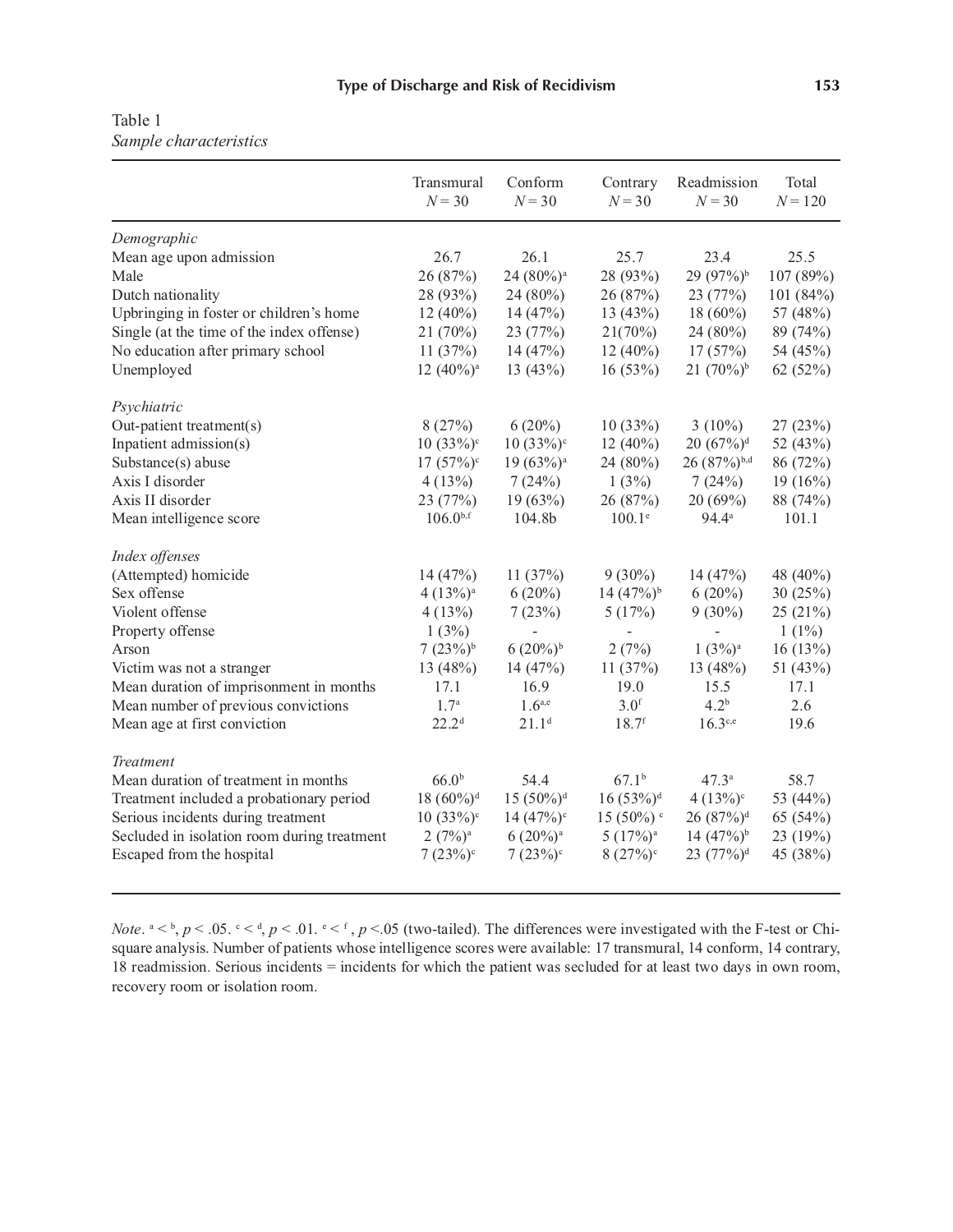more often grew up in foster care or institutional care and had a lower level of education. Regarding criminal characteristics, it is notable that arsonists are over-represented in the *Transmural* and *Conform* group and sex offenders in the *Contrary* group. Furthermore, we found significant differences in the number of previous convictions and mean age at first conviction. Readmitted patients compared to the other groups had more previous convictions and were younger at their first conviction. Concerning behavior during treatment, the *Readmission* group compared to the other groups had more unauthorized absences (escapes from hospital or not returning from leave for at least two days) and had caused more serious incidents (e.g., violent behavior or drugs dealing) for which they were secluded for at least two days in their own room, a recovery room or an isolation room.

#### **Instruments**

*HCR-20*. The HCR-20 is a structured professional guideline (checklist) designed for the assessment of risk of future violence in adult offenders with a violent history and / or a major mental disorder or personality disorder. The instrument was developed from a thorough consideration of the empirical literature and the clinical expertise of a number of forensic clinicians. The HCR-20 consists of 20 items, divided into three subscales: Historical scale, Clinical scale and Risk management scale that relate to risk factors in the past, present and future, respectively. Table 2 presents the items of the HCR-20. The Historical items are static, unchangeable factors,<sup>3</sup> while the Clinical and Risk management factors are considered to be changeable, for instance, due to clinical intervention.

The items are coded on a 3-point scale: '0' the item does not apply according to the available information,'1' the item probably or partially applies, and '2' the item definitely applies. The HCR-20 also offers the possibility to code 'other considerations', that is, case-specific risk factors that do not fit within the item descriptions. The HCR-20 is coded by an experienced forensic clinician, who also uses all available information on the offender when making a determination, preferably from different sources and gathered with different methods. The rater also considers the degree of risk management that is necessary to prevent violence. The final risk judgment is scored as low, moderate, or high and is valid for a specific time period, for instance, during a specific treatment phase or for a given context (e.g., inpatient versus outpatient). The final risk judgment is performed on a case by case basis and as a structured professional judgment that is arrived at through the process of coding the checklist and integrating all available information. In arriving at the final risk judgment, the rater should also consider the degree of risk management that is necessary to prevent violence.

In the present study, the Dutch authorized adaptation of the HCR-20 (Philipse, de Ruiter, Hildebrand, & Bouman, 2000) was used. Since January 2001, the Dutch version of the HCR-20 is used in the Dr. Henri van der Hoeven Kliniek and prospective research in a group of 60 patients has demonstrated good interrater reliability (de Vogel & de Ruiter, 2004). In a recently conducted prospective study in a group of 127 male patients from this hospital, we found good predictive validity for the HCR-20 as coded by clinicians and researchers for incidents of physical violence during treatment (de Vogel & de Ruiter, in preparation). In a retrospective study into the predictive validity of the Dutch HCR-20 in a group of 69 forensic psychiatric patients, Philipse, van Erven, and Peters (2002) found that particularly the Historical factors and the final risk judgment predicted relapse in violent offending.

*Psychopathy Checklist-Revised*. The PCL-R is designed to assess the construct of psychopathy. Originally, the PCL-R comprised two factors: Factor 1 which includes selfishness, callousness and remorseless use of others, and Factor 2 which represents a chronically unstable and antisocial lifestyle (Hare, 1991). Recently, Hare (2003) published the second edition of the PCL-R. In this second edition, Factor 1 and 2 are both divided into two empirically derived and validated factors: Interpersonal and Affective, and Lifestyle and Antisocial, respectively. The instrument consists of 20 items that are coded on a three-point scale - **'**0' the item does not apply, '1' the item probably or partially applies, and '2' the item definitely applies

<sup>&</sup>lt;sup>3</sup> This is not completely true, as Historical items can change in a negative way, for instance, item 10 when a patient violates the rules by escaping from the hospital.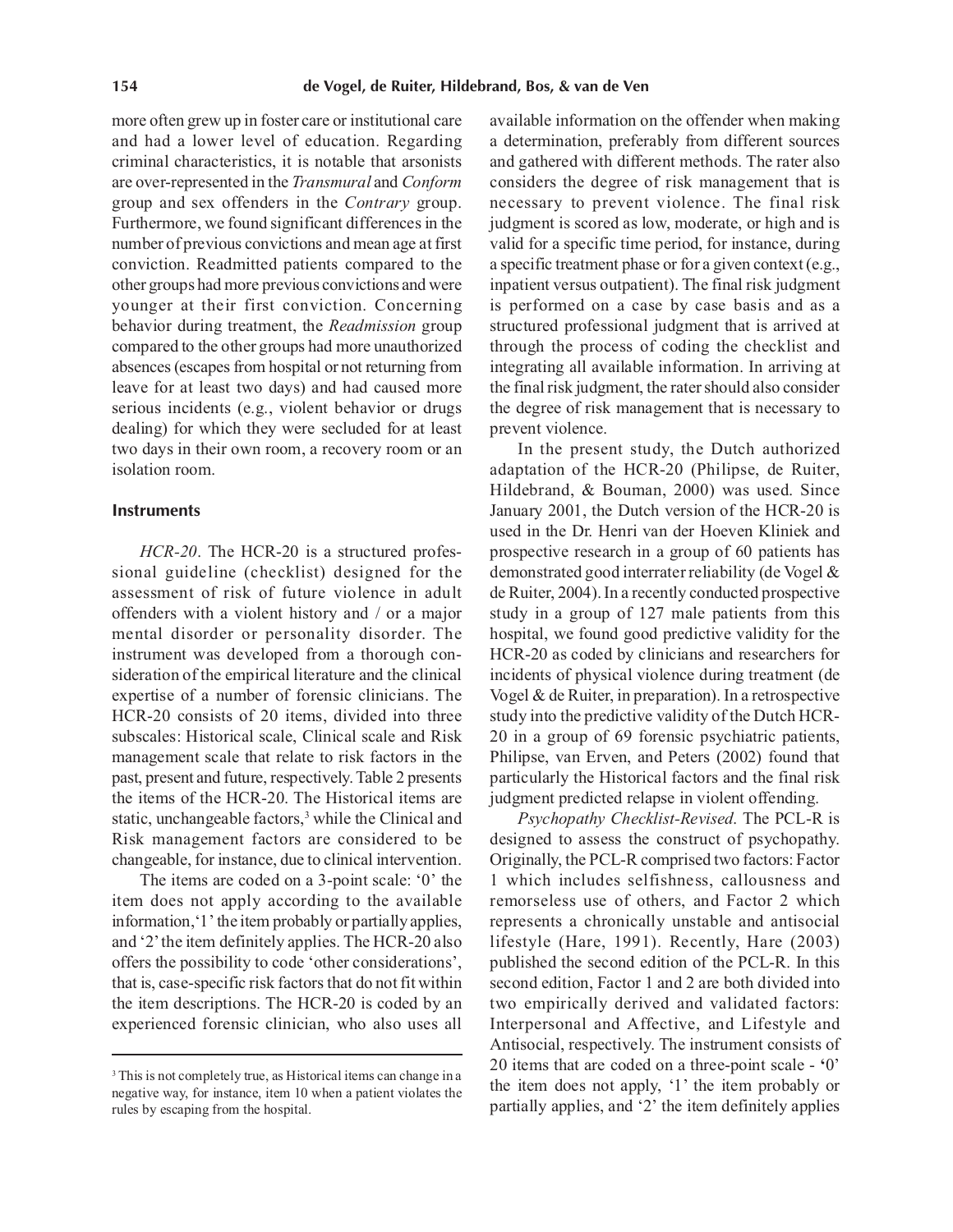| Table 2      |
|--------------|
| HCR-20 Items |

| Historical items                          | Clinical items                                | Risk management items                         |  |
|-------------------------------------------|-----------------------------------------------|-----------------------------------------------|--|
| 1. Previous violence                      | 1. Lack of insight                            | 1. Plans lack feasibility                     |  |
| 2. Young age at first violent<br>incident | 2. Negative attitudes                         | 2. Exposure to destabilizers                  |  |
| 3. Relationship instability               | 3. Active symptoms of major<br>mental illness | 3. Lack of personal support                   |  |
| 4. Employment problems                    | 4. Impulsivity                                | 4. Noncompliance with<br>remediation attempts |  |
| 5. Substance use problems                 | 5. Unresponsive to treatment                  | 5. Stress                                     |  |
| 6. Major mental illness                   |                                               |                                               |  |
| 7. Psychopathy                            |                                               |                                               |  |
| 8. Early maladjustment                    |                                               |                                               |  |
| 9. Personality disorder                   |                                               |                                               |  |
| 10. Prior supervision failure             |                                               |                                               |  |

*Note*. From Webster, Douglas, Eaves, & Hart (1997b).

– after administering a semi-structured interview and reviewing all collateral information. The total score can range from 0 to 40 and reflects an estimate of the degree to which an individual matches the prototypical psychopath. The cut off score for the diagnosis of psychopathy is generally 30, but in some European countries, for instance, Scotland, England and Sweden, a cut off score of 25 or 26 has proven more useful (Hare, Clark, Grann, & Thornton, 2000).

Although originally not developed as a risk assessment instrument, two meta-analyses showed the PCL-R to be a strong predictor of violent recidivism (Hemphill, Templeman, Wong, & Hare, 1998; Salekin, Rogers, & Sewell, 1996) and, therefore, psychopathy as measured by the PCL-R is included as one of the risk factors in risk assessment instruments such as the HCR-20. The ability of the PCL-R to predict violent recidivism has been shown to have cross-cultural generalizability (Hare et al., 2000). Research in the Dr. Henri van der Hoeven Kliniek rendered a good interrater reliability for the Dutch version of the PCL-R (Vertommen, Verheul, de Ruiter, & Hildebrand, 2002; Hildebrand, de Ruiter, de Vogel, & van der Wolf, 2002). Furthermore, PCL-R scores were significantly related to disruptive behavior in a sample of 92 male forensic psychiatric inpatients in the Dr. Henri van der Hoeven Kliniek (Hildebrand, de Ruiter, & Nijman, 2004). In the present study, the PCL-R was coded exclusively on the basis of file information. Ideally, the PCL-R is coded on the basis of both a semi-structured interview and file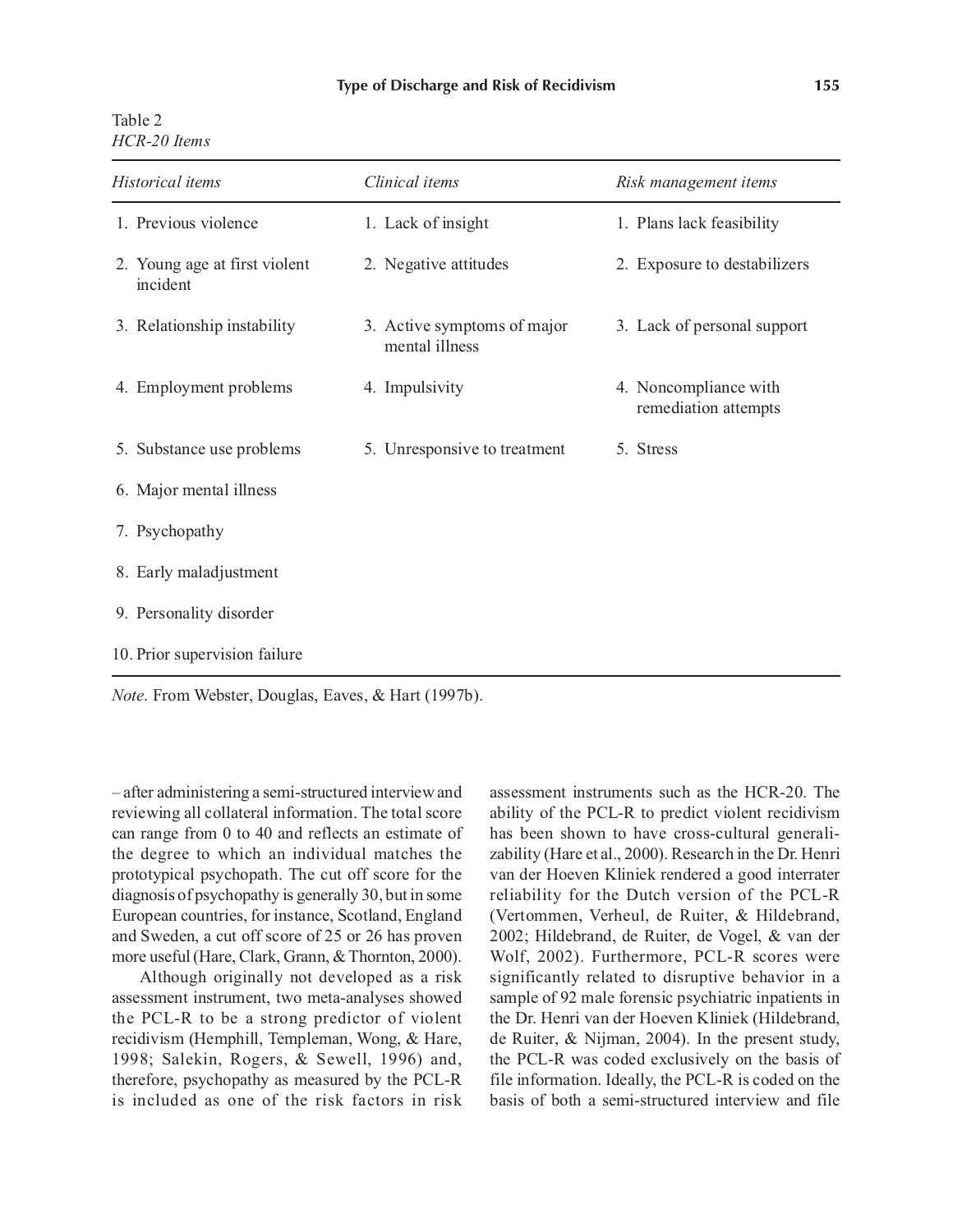information, however, previous research showed that for research purposes, PCL-R ratings can be conducted reliably on file information alone (Grann, Långström, Tengström, & Stålenheim, 1998; Hildebrand, de Ruiter, & de Vogel, 2004).

#### **Procedure**

File information was gathered on 120 patients who were discharged between January 1993 and December 1999 (admission between February 1984 and December 1996). In general, these files consisted of psychological reports, reports to the court regarding treatment progress, treatment plans and evaluations. Prior to coding, the files were screened by a research assistant who removed the outcome of the hospital staff's advice to the court. Next, we coded the Dutch versions of the HCR-20 and PCL-R on the basis of the file information. All raters were trained in coding the HCR-20 and PCL-R. The rating procedure was performed while all raters were blind to the outcome (i.e., recidivism) and to the type of discharge. It should be emphasized that the clinical decisions were not influenced by the HCR-20 and PCL-R ratings. At the time the patients in this sample were in treatment, hospital staff did not have access to PCL-R scores, and the HCR-20 was not yet used in the hospital. In order to establish the interrater reliability, three raters (in different compositions out of a group of four raters) independently rated 30 cases that were randomly selected from the 120 cases and agreed upon a consensus score. This consensus score was used for the analyses on predictive validity. Subsequently, the remaining cases were divided among three raters.

## **Recidivism Data**

After all the files had been coded, recidivism data were retrieved from the Judicial Documentation register of the Dutch Ministry of Justice. Recidivism was defined as a new conviction by the court for an offense in accordance with Dutch criminal law. For the identification of violent offenses, we used the HCR-20 definition of violence: violence is actual, attempted, or threatened harm to a person or persons (Webster et al., 1997b). Furthermore, we explored new convictions for general offenses, including property offenses, traffic offenses and drugrelated offenses. The follow-up period, starting on the date of discharge by the court or readmission to another institution and ending on the date of data gathering (December 1, 2002), varied from 36 to 114 months with an average of 72.5 months (*SD* = 22.7, Median = 71.0). The follow-up period for the *Transmural* group (60.9 months) was significantly shorter compared to the period of the *Conform* (78.1 months;  $F(58, N=60) = 5.9, p < .01$  and *Readmission* group (79.9 months; F (57, *N* = 59) = 4.3, *p* < .01), but not the *Contrary* group (70.8 months; F (58,  $N = 60$ ) = 15.7,  $p = .07$ ).

#### **Statistical Analyses**

Survival analysis, also referred to as the Kaplan Meier method, was used to calculate recidivism rates (Schmidt & Wytte, 1988). This type of analysis takes into account the time the offender has been at risk. Thus, it is possible to calculate the recidivism rate for a specific period despite the fact that the followup periods of the patients diverge. The Log rank statistic was used to test differences between the four groups. The F-test was used to examine differences between the four groups in PCL-R and HCR-20 mean scores, for differences in HCR-20 final risk judgments and psychopathy diagnoses (PCL-R $\geq$ 26) we used Chi-square analysis. The interrater reliability was examined by means of the Intraclass Correlation Coefficient (ICC), using the two-way random effect variance model and consistency type (Shrout & Fleiss, 1979). Critical values we applied for single measure ICCs were: ICC .75 = excellent; .60 ICC < .75 = good; .40 ICC < .60 = moderate; ICC < .40 = poor (Fleiss, 1986). The predictive validity of both instruments and the unstructured clinical judgment was established with Receiver Operating Characteristics (ROC) analyses (see for a description of this method Mossman, 1994; Rice & Harris, 1995). The major advantage of this statistical method is its insensitivity to base rates. The ROC analyses result in a plot of the true positive rate (sensitivity) against the false positive rate (1-specificity) for every possible cut off score of the instrument. The Area Under the Curve (AUC) can be interpreted as the probability that a randomly selected recidivist would score higher on the instrument than a randomly selected non-recidivist. An AUC of .00 represents perfect negative prediction, an AUC of .50 chance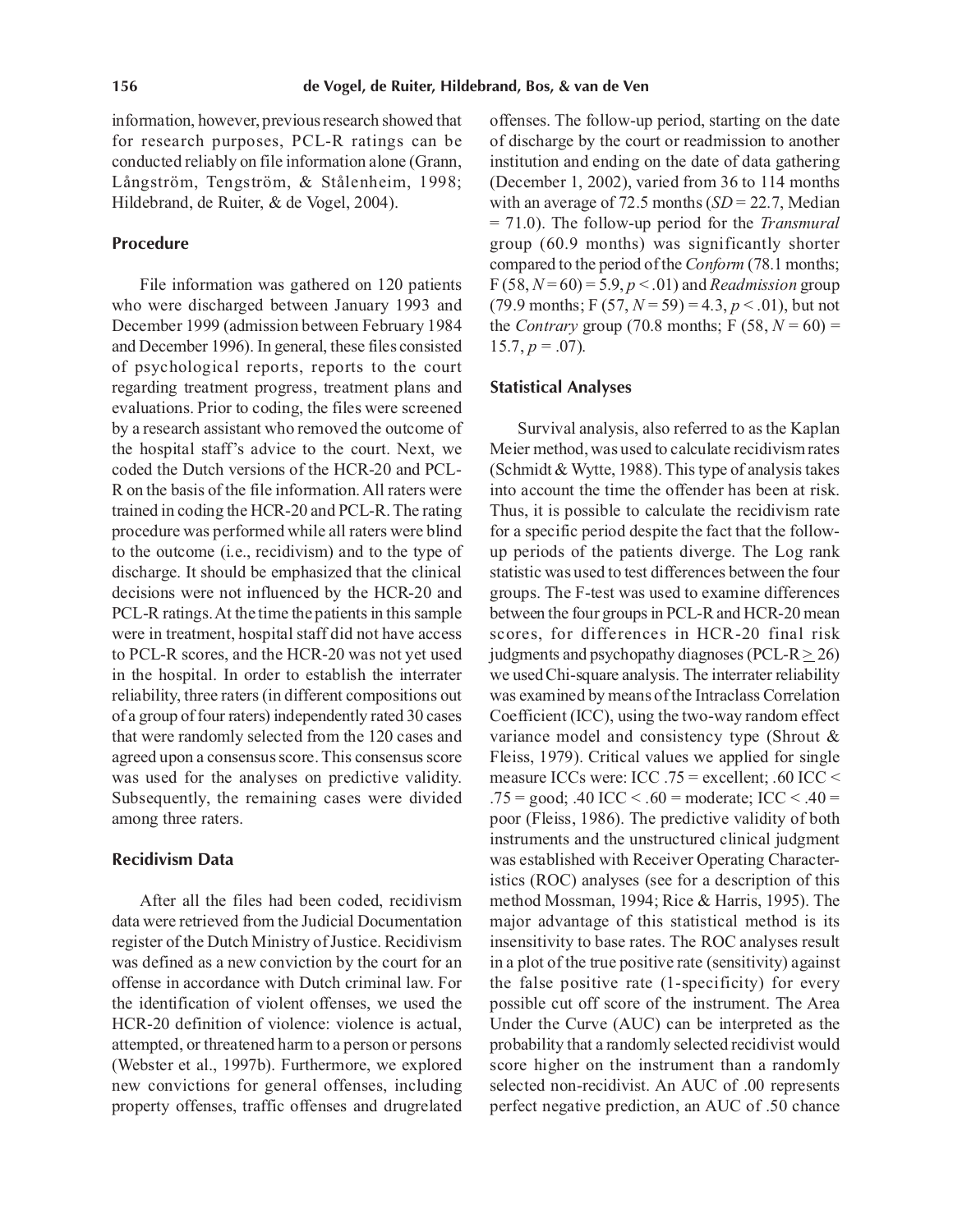prediction, and an AUC of 1.0 perfect positive prediction. In general, AUC values of .70 and above are considered moderate, and above .75 good (Douglas, 2001). To compare the obtained AUC values of the HCR-20, PCL-R and unstructured clinical judgment, we used the software program AccuROC (Vida, 1997) which applies the nonparametric method described by DeLong, DeLong and Clarke-Pearson (1988). Pearson *r* correlations were calculated for comparative purposes. Furthermore, Cox regression analyses, which result in the Hazard ratio  $(e^B)$  that can be interpreted as the relative risk, were conducted to evaluate whether the HCR-20 and PCL-R total scores and HCR-20 final risk judgments add incremental validity to type of discharge as a predictor of violent recidivism. All analyses were conducted using SPSS version 11.

#### **RESULTS**

#### **Reconviction Rates**

Figure 1 presents the survival curves for violent reconvictions. As can be seen from the starting point of these curves, a proportion of the patients already recidivated during their tbs-order. This was especially the case for the *Readmission* group; 11 of 17 still detained patients violently recidivated during their tbs-order, either during their admission to the Dr. Henri van der Hoeven Kliniek or to another institution. In total, 36% of the patients recidivated with a violent offense, and when we accounted for the time the patients had been at risk and used survival analysis this percentage was 39. There were significant differences in the failure rates (computed with survival analyses) between the four groups on violent recidivism: the *Readmission* group recidivated significantly more compared to the *Transmural*, *Conform* and *Contrary* groups (violent recidivism rates 67 versus 27, 19 and 44, respectively; log rank  $(3, N = 119) = 23.3, p < .001$ . The recidivism rate of the *Contrary* group was significantly higher compared to the *Conform* group (log rank (1, *N* =  $(60) = 4.4, p < .05$ , but not to the *Transmural* group. However, when we included the eleven patients who were discharged by the court against the hospital staff's advice while they were still in the transmural phase in the *Transmural* group instead of in the

*Contrary* group, the difference in violent recidivism between the *Transmural* and *Contrary* group was significant (violent recidivism rates 22 versus 59, log rank (1, *N* = 60) = 5.2, *p* < .05). Patients with a PCL-R score of 26 or above recidivated significantly more than patients with a lower score than 26 (violent recidivism rates 69 versus 31,  $log$  rank  $(1, N = 119)$  $= 19.7, p < .001$ ; Odds ratio  $= 5.4$ , CI  $= 2.1 - 13.5$ ), and patients who scored above the HCR-20 median (= 26) recidivated significantly more compared to those who scored below the median (violent recidivism rates 64 versus 28,  $log$  rank  $(1, N = 119)$  $= 25.3, p < .001$ ; Odds ratio  $= 8.4, CI = 3.5 - 20.3$ ). Furthermore, 52% of the total group was reconvicted for any offense (all offenses), and when we accounted for time at risk and used survival analyses, this percentage was 72. There were significant differences between on the one hand the *Transmural* and *Conform* groups and on the other hand the *Readmission* group (50, 63 versus 79 respectively; log rank  $(3, N = 119) = 11.7, p < .01$ ). The recidivism rate of the *Contrary* group (71%) did not significantly differ from the other three groups.

#### **Interrater Reliability**

The overall interrater reliability of the HCR-20 was good. The Historical scale, Clinical scale and total score showed excellent reliability (ICCs = .89, .76, and .83, respectively), the final risk judgment good reliability (ICC = .73), and the Risk management scale moderate reliability (ICC = .58). Two items - both from the Risk management scale demonstrated poor interrater reliability: 'Lack of personal support' and 'Stress' (ICCs = .33 and .31, respectively).

#### **Risk Judgments and Diagnosis of Psychopathy**

Table 3 shows the mean HCR-20 and PCL-R scores of the four groups. The *Readmission* group compared to the other three groups had significantly higher scores on the Historical scale of the HCR-20 and the PCL-R total score. Furthermore, the *Contrary* group obtained higher HCR-20 (subscales) scores and PCL-R total scores compared to the *Transmural* and *Conform* groups, but lower scores on the Historical scale and PCL-R total than the *Readmis-*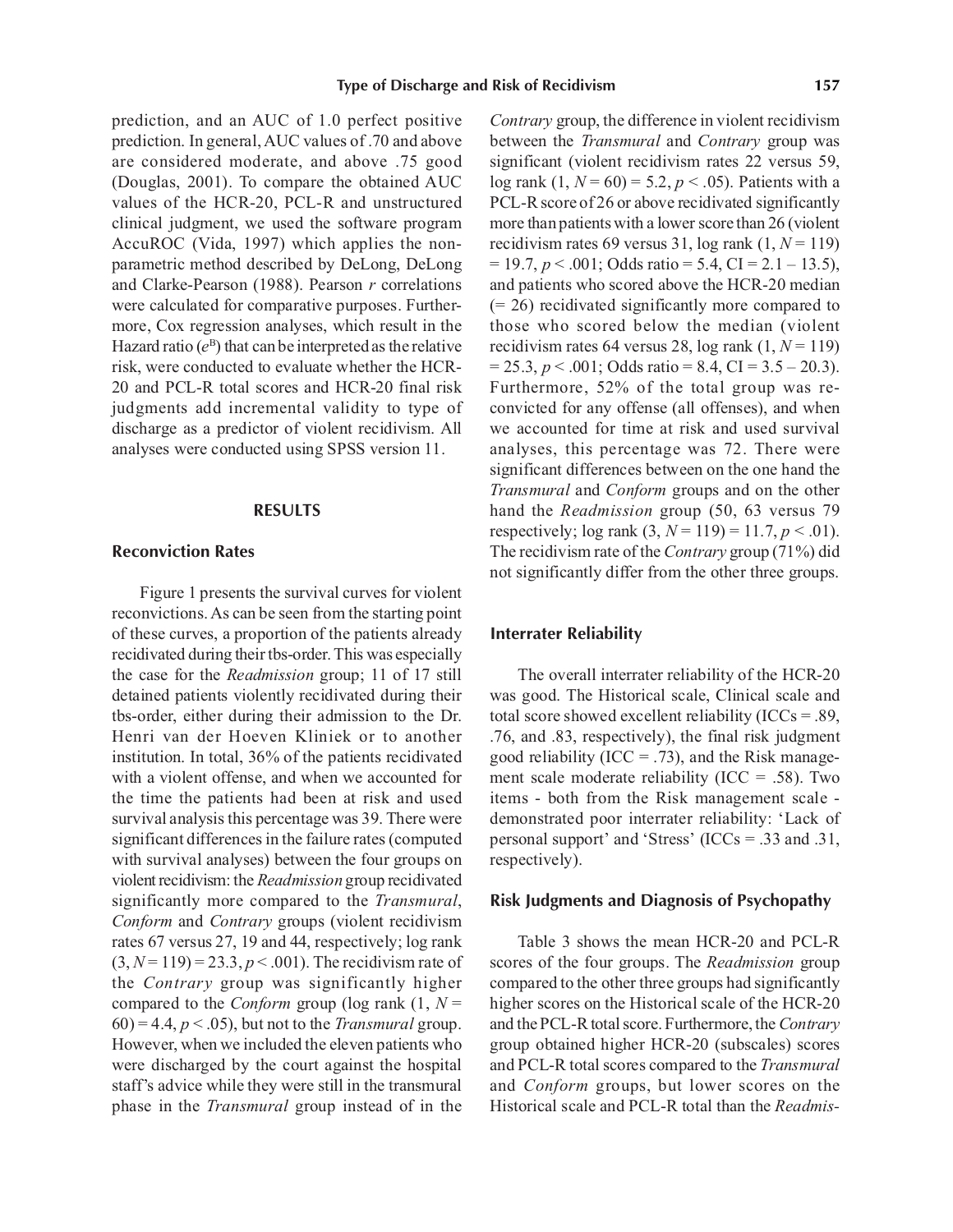Figure 1. *Kaplan-Meier survival curve for violent re-offending during or after tbs-order (N = 119)*



*sion* group. The final risk judgments and diagnosis of psychopathy (PCL-R = 26) are also presented in Table 3. Again, the *Readmission* group compared to the *Transmural* and *Conform* group had more unfavorable judgments; almost all readmitted patients were judged to pose a high risk and half of them fulfilled the criteria for psychopathy. The *Contrary* group had more high risk judgments compared to the *Transmural* and *Conform* group, but less compared to the *Readmission* group.

## **Predictive Validity**

Table 4 shows the Areas Under the Curve and Pearson correlations of the HCR-20, PCL-R and unstructured clinical judgment $4$  for violent and general recidivism. Figure 2 presents the ROC curves for the HCR-20, PCL-R and unstructured clinical judgment for violent re-offending. The AUC values for violent offenses were significantly above .50 for both the (subscales of the) HCR-20, the (factors of the) PCL-R and the unstructured clinical judgment. However, the AUC values for the three measures differed significantly. The HCR-20 (Historical and Risk management scale, total score and final risk judgment) was significantly more accurate in predicting violent recidivism than the unstructured clinical judgment,  $\chi$ 2 (1, *N* = 119) = respectively 4.4, 4.2, 7.4 and 4.5, *p* < .05. Besides, the HCR-20 total score predicted significantly better than the PCL-R total score,  $\chi^2$  (1,  $N = 119$ ) = 4.5,  $p < .05$ . When the item 'Psychopathy' was removed from the HCR-20 total score, the AUC value of the HCR-20 total score changed minimally from .822 (HCR-20 including item 'Psychopathy') to .817 (HCR-20 excluding item 'Psychopathy'). Although this change was very small, the difference in predictive validity

<sup>4</sup> For the analyses on predictive validity, the four modes of discharge were considered as a 4-point scale: transmural  $= 1$ (lowest risk), conform  $= 2$ , contrary  $= 3$ , and readmission  $= 4$ (highest risk).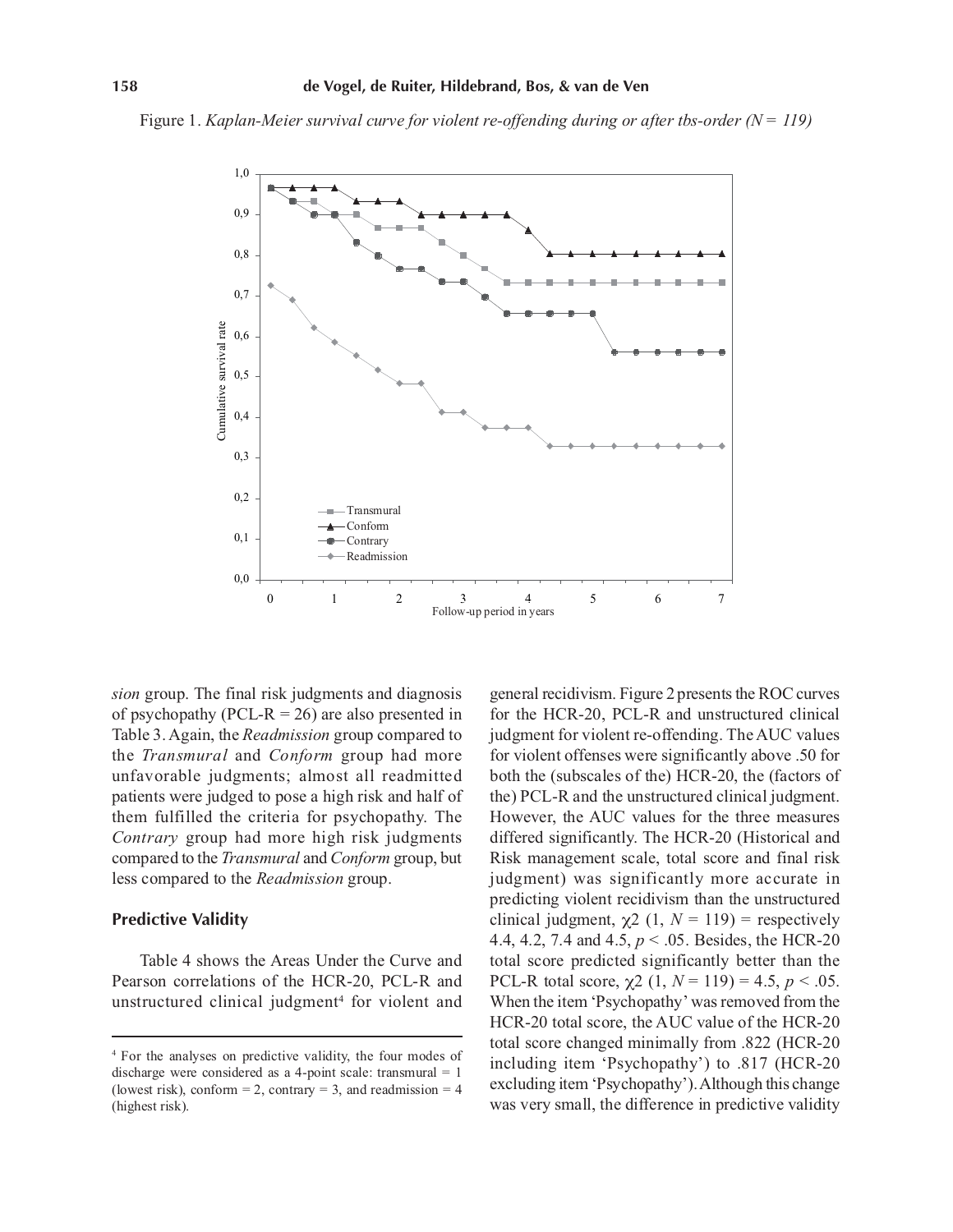Table 3

|                         | Transmural<br>$N = 30$ | Conform<br>$N = 30$     | Contrary<br>$N = 30$      | Readmission<br>$N = 30$ | Total<br>$N = 120$ |
|-------------------------|------------------------|-------------------------|---------------------------|-------------------------|--------------------|
| <b>HCR-20</b>           |                        |                         |                           |                         |                    |
| Historical scale        | $12.6 (2.7)^a$         | $12.8 (2.9)^a$          | 14.6 $(2.6)^{b,c}$        | $16.0 (2.6)^{b,d}$      | 14.0(3.0)          |
| Clinical scale          | $3.7(1.6)^a$           | 4.3 $(2.1)^c$           | $5.4 (1.9)^{b,d}$         | $7.0(1.3)^{b,d}$        | 5.1(2.1)           |
| Risk management scale   | $6.5 (2.1)^c$          | $5.6(1.7)^c$            | 7.6 $(1.7)^d$             | 9.1 $(1.1)^d$           | 7.2(2.1)           |
| Total score             | $22.8(5.3)^a$          | $22.8(5.6)^a$           | $27.6(5.4)^{b}$           | $32.0(4.3)^{b}$         | 26.3(6.4)          |
| Risk judgment: low      | $7(23%)^{\rm d}$       | $6(20\%)^{\rm d}$       | $1(3\%)^c$                | $0 (0\%)^c$             | 14(12%)            |
| Risk judgment: moderate | $15(50\%)^b$           | $17(57%)^b$             | 13 $(43%)^b$              | $2 (7%)^a$              | 47 (39%)           |
| Risk judgment: high     | $8(27%)a$ ,            | $7(23%)$ <sub>a,c</sub> | $16(53\%)$ <sup>a,d</sup> | $28(93%)^b$             | 59 (49%)           |
| PCL-R                   |                        |                         |                           |                         |                    |
| 1st ed. Factor 1        | 6.1 $(2.7)^a$          | 6.8(3.5)                | 7.9(4.2)                  | $8.5(3.8)^{b}$          | 7.3(3.7)           |
| 1st ed. Factor 2        | $7.9(4.3)^{a}$         | $8.8 (4.2)^a$           | $10.2 (4.8)^c$            | $14.5 (3.3)^{b,d}$      | 10.4(4.8)          |
| 2nd ed. Interpersonal   | $1.8(1.5)^c$           | 2.4(2.0)                | 2.8(2.4)                  | 2.9(2.4) <sup>d</sup>   | 2.5(2.1)           |
| 2nd ed. Affective       | 4.1 $(1.4)^{a,c}$      | 4.6(1.9)                | 5.0(2.0) <sup>d</sup>     | $5.4 (1.7)^{b}$         | 4.8(1.8)           |
| 2nd ed. Lifestyle       | $4.7(2.3)^{a}$         | $5.0(2.3)^{a}$          | $5.6(2.8)^{a}$            | 8.1 $(1.8)^{b}$         | 5.8(2.7)           |
| 2nd ed. Antisocial      | $3.6(2.5)^{a,c}$       | $3.9(2.4)^a$            | $5.2 (2.7)^{a,d}$         | $7.0(1.9)^{b}$          | 4.9(1.9)           |
| Total score             | $15.4 (5.7)^a$         | $17.0 (6.7)^a$          | $20.2 (8.3)^{b,c}$        | $25.3(6.3)^{b,d}$       | 19.5(7.7)          |
| PCL-R $\geq$ 26         | $2 (7%)^{a,c}$         | $3(10\%)^a$             | $8(27%)$ <sup>d</sup>     | $15(50\%)^b$            | 28(23%)            |

*Mean HCR-20 and PCL-R scores (with SD in brackets), final risk judgments and diagnosis of psychopathy*  $(PCL-R \ge 26)$ 

*Note.*  $a < b$ ,  $p < .01$ .  $c < d$ ,  $p < .05$  (two-tailed). 1st ed. = Hare's PCL-R (1991). 2nd ed. = Hare's PCL-R Second edition (Hare, 2003).

between the HCR-20 total score and PCL-R total score was no longer significant,  $\chi$ 2 (1, *N* = 119) =  $3.2, p = .08$ .

Next, we conducted Cox regression analyses. The unstructured clinical judgment was entered on block 1. The HCR-20 total score and PCL-R total score were entered on block 2 and the HCR-20 final risk judgment was entered on block 3 by using the forward conditional method. The unstructured clinical judgment produced a significant model fit,  $\chi$ 2 (1, *N* = 119) = 14.5, *p* < .001. The HCR-20 total score produced a significant improvement to the model's fit, χ2 change (1, *N* = 119) = 23.6, *p* < .001. Finally, the HCR-20 final risk judgment produced a significant improvement to the model's fit,  $\chi$ 2 change  $(1, N = 119) = 5.3, p < .05$ . In the final model, the HCR-20 total score ( $e^B = 1.1$ , 95% CI = 1.0-1.2) and

final risk judgment ( $e^B = 3.1$ , 95% CI = 1.2-8.4) were significant predictors of violent recidivism.

#### **DISCUSSION**

In this article, the relation between type of discharge and (risk of) recidivism was examined in a group of treated forensic psychiatric patients. To our knowledge, this study is the first to compare results of different risk assessment methods: unstructured clinical judgment (operationalized as type of discharge), actuarial judgment (HCR-20 subscales and total scores) and structured professional judgment (HCR-20 final risk judgment). The HCR-20 – both the actuarial scores and the final risk judgment - was the best predictor of violent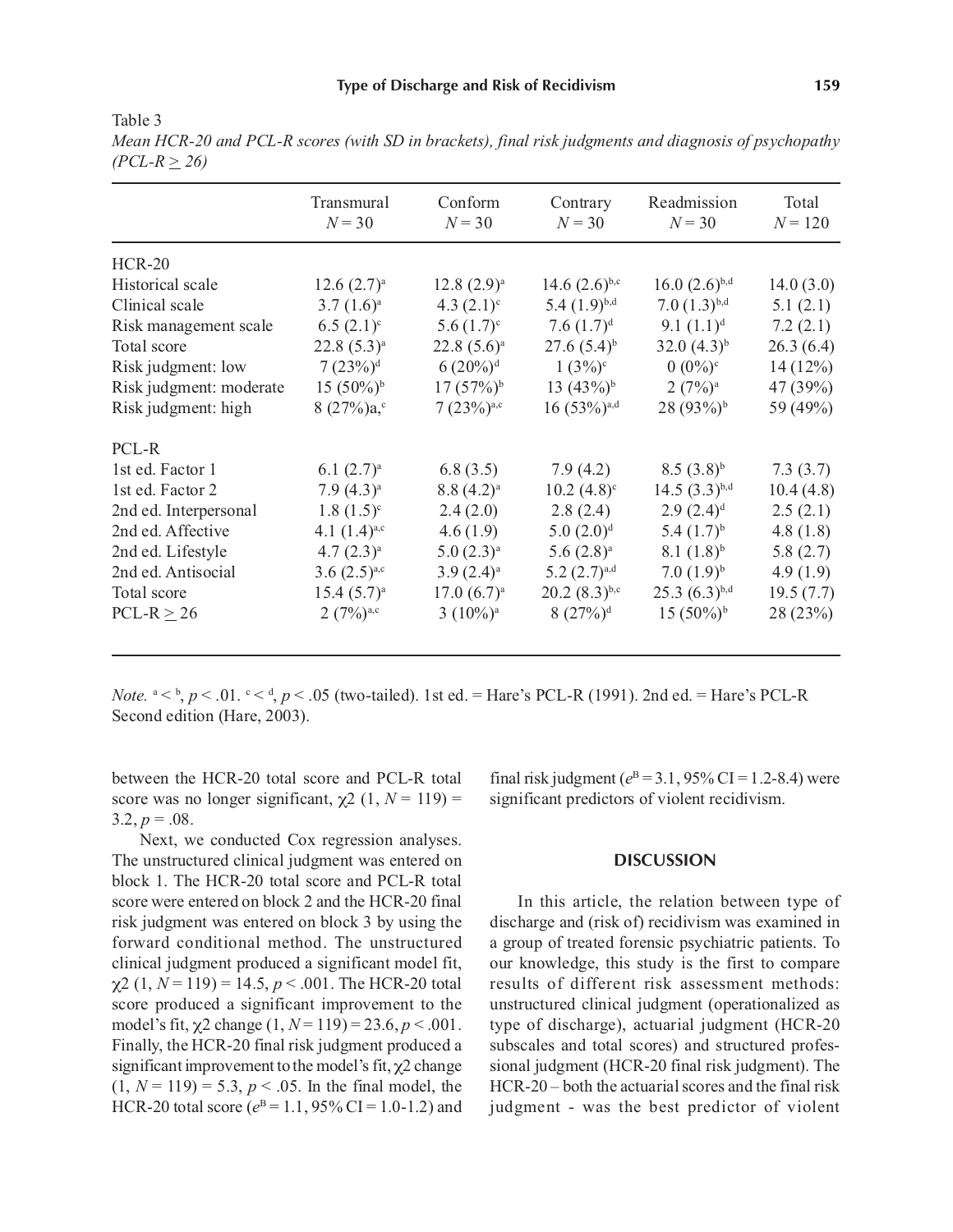|                                | Violent offending |           |                 | General offending |           |                             |
|--------------------------------|-------------------|-----------|-----------------|-------------------|-----------|-----------------------------|
|                                | <b>AUC</b>        | <b>SE</b> | $\underline{r}$ | <b>AUC</b>        | <b>SE</b> | $\underline{\underline{r}}$ |
| $HCR-20$                       |                   |           |                 |                   |           |                             |
| Historical scale               | $.80***$          | .04       | $.47**$         | $.70***$          | .05       | $.34**$                     |
| Clinical scale                 | $.77***$          | .04       | $.46**$         | $.67**$           | .05       | $.30**$                     |
| Risk management scale          | $.79***$          | .04       | $.47**$         | $.67**$           | .05       | $.30**$                     |
| Total score                    | $.82***$          | .04       | $.52**$         | $.70***$          | .05       | $.35**$                     |
| Final risk judgment            | $.79***$          | .04       | $.51**$         | $.66**$           | .05       | $.30**$                     |
| $PCL-R$                        |                   |           |                 |                   |           |                             |
| 1st ed. Factor 1               | $.63**$           | .05       | $.23*$          | $.63*$            | .05       | $.20*$                      |
| 1st ed. Factor 2               | $.79***$          | .04       | $.47**$         | $.70***$          | .05       | $.33**$                     |
| 2nd ed. Interpersonal          | .55               | .06       | .12             | .58               | .05       | .13                         |
| 2nd ed. Affective              | $.67**$           | .05       | $.29**$         | $.62*$            | .05       | $.22*$                      |
| 2nd ed. Lifestyle              | $.77***$          | .05       | $.45**$         | $.71***$          | .05       | $.36**$                     |
| 2nd ed. Antisocial             | $.77***$          | .04       | $.45**$         | $.66**$           | .05       | $.28**$                     |
| Total score                    | $.75***$          | .05       | $.43**$         | $.68**$           | .05       | $.43**$                     |
| PCL-R $\geq$ 26                | $.65**$           | .06       | $.34**$         | .58               | .05       | $.20*$                      |
| Unstructured clinical judgment | $.68**$           | .05       | $.32**$         | $.63*$            | .05       | $.22*$                      |

Table 4 *Predictive validity of the HCR-20 and PCL-R (N=119)*

*Note.*  $* p < .05, ** p < .01, *** p < .001$  (two-tailed). AUC = Area Under the Curve. SE = Standard Error.  $r =$  Pearson correlation coefficient. Violent offending  $=$  including sexual and homicide offenses. When item 7 'Psychopathy' was removed from the HCR-20, the AUC values of the H scale was .779 and of the HCR-20 total score .817. 1st ed. = Hare's PCL-R (1991). 2nd ed. = Hare's PCL-R Second edition (Hare, 2003).

recidivism. The interrater reliability and predictive validity of the HCR-20 we obtained are in line with previous findings (Douglas, 2001). In addition, the PCL-R showed good predictive validity for violent re-offending, however, the HCR-20 total score predicted significantly better than the PCL-R total score. Yet, the difference in AUC values was only marginally significant after the item 'Psychopathy' was removed from the HCR-20 total score. This trend is compatible with the results of a study in 193 civilly committed patients by Douglas, Ogloff, Nicholls, and Grant (1999) who compared AUC values of the HCR-20 and the Psychopathy Checklist: Screening

Version (PCL:SV; Hart, Cox, & Hare, 1995) and found the HCR-20 to be a significantly better predictor of violent behavior. The categorical diagnosis of psychopathy (PCL-R score  $\geq$  26) showed significant, but only moderate predictive validity ( $AUC = .65$ ). Most studies into the predictive validity do not report AUC values for the categorical diagnosis of psychopathy, because ROC analyses are less suitable to apply with dichotomous or trichotomous variables. However, the odds ratio and correlation coefficient we found between the diagnosis of psychopathy and violent re-offending resemble previous results (see Hare et al., 2000).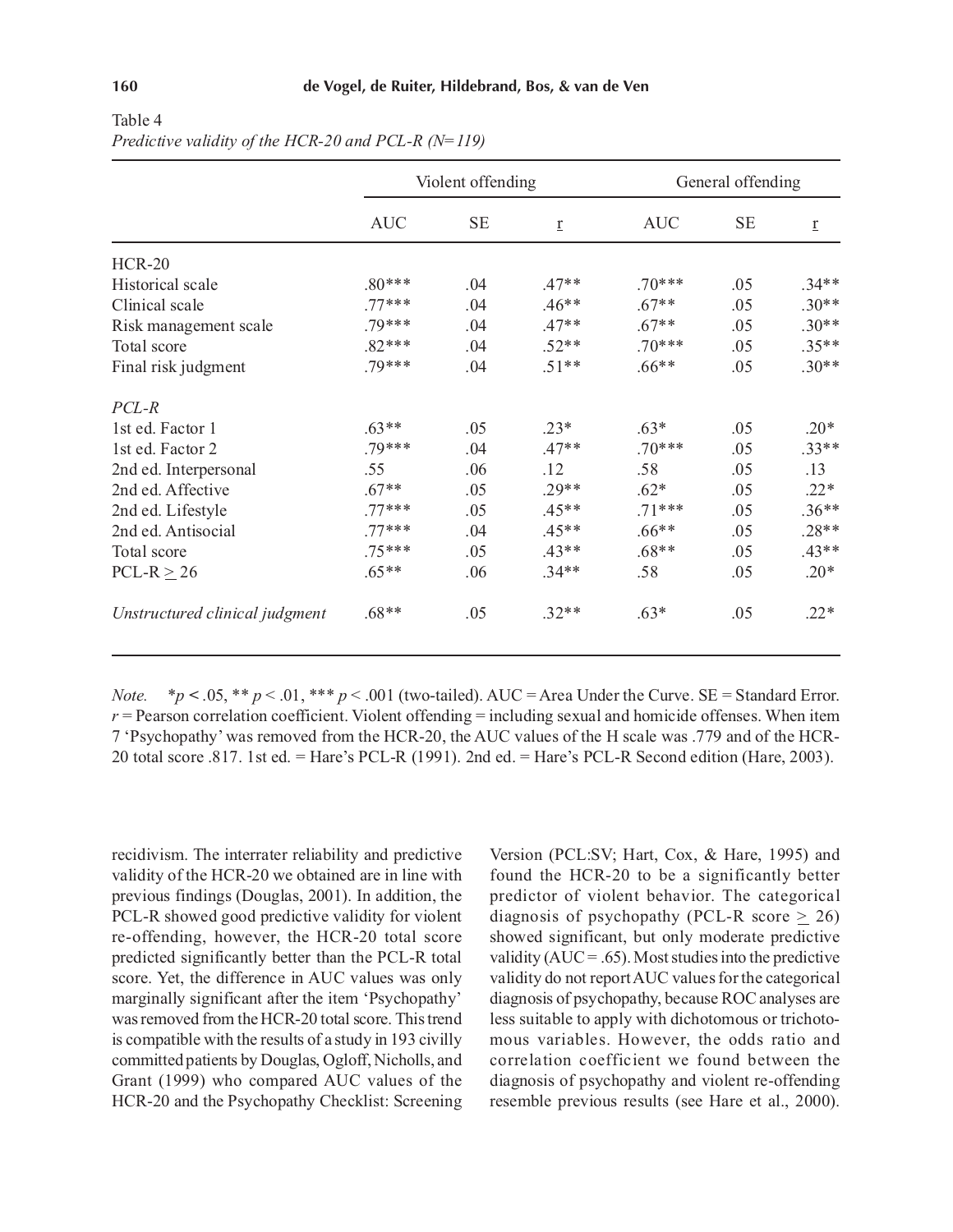

Figure 2. *ROC curves for HCR-20, PCL-R and unstructured clinical judgment for violent re-offending (N=119)*

Note: HCR-20 total score is including item *Psychopathy*.

When using the two factor model of the first edition of the PCL-R, particularly Factor 2 predicted violent re-offending, whereas Factor 1 showed below moderate predictive validity. Our finding is in line with previous research (Grann, Långström, Tengström, & Kullgren, 1999). With the PCL-R second edition four factor model, we found significant predictive validity for the factors Affective, Lifestyle and Antisocial, but not for the factor Interpersonal. To our knowledge, this is the first study that applies the new four factor model. Although the unstructured clinical judgment predicted significantly better than chance, the predictive accuracy for violent recidivism was weak and significantly worse compared to the HCR-20 actuarial scores and structured final risk judgments. Our finding is in line with previous research that found actuarial risk assessment to be superior to unstructured clinical judgment in predictive accuracy (Gardner, Lidz, Mulvey, & Shaw, 1996; Grove & Meehl, 1996).

Furthermore, the final risk judgment was found to add significant incremental validity to the HCR-20 used in a numerical sense. This is in line with studies that also found that the structured final risk judgments added incremental validity to the HCR-20 numerical scores (Douglas et al., 2003; de Vogel & de Ruiter, in preparation). The same pattern was found for two other SPJ instruments; the Sexual Violence Risk-20 (SVR-20; Boer, Hart, Kropp, & Webster, 1997; Dempster, 1998; de Vogel, de Ruiter, van Beek, & Mead, 2004) and the Spousal Assault Risk Assessment guide (SARA; Kropp, Hart, Webster, & Eaves, 1999; Kropp & Hart, 2000). In conclusion, our findings provide strong support for the structured professional judgment model of risk assessment.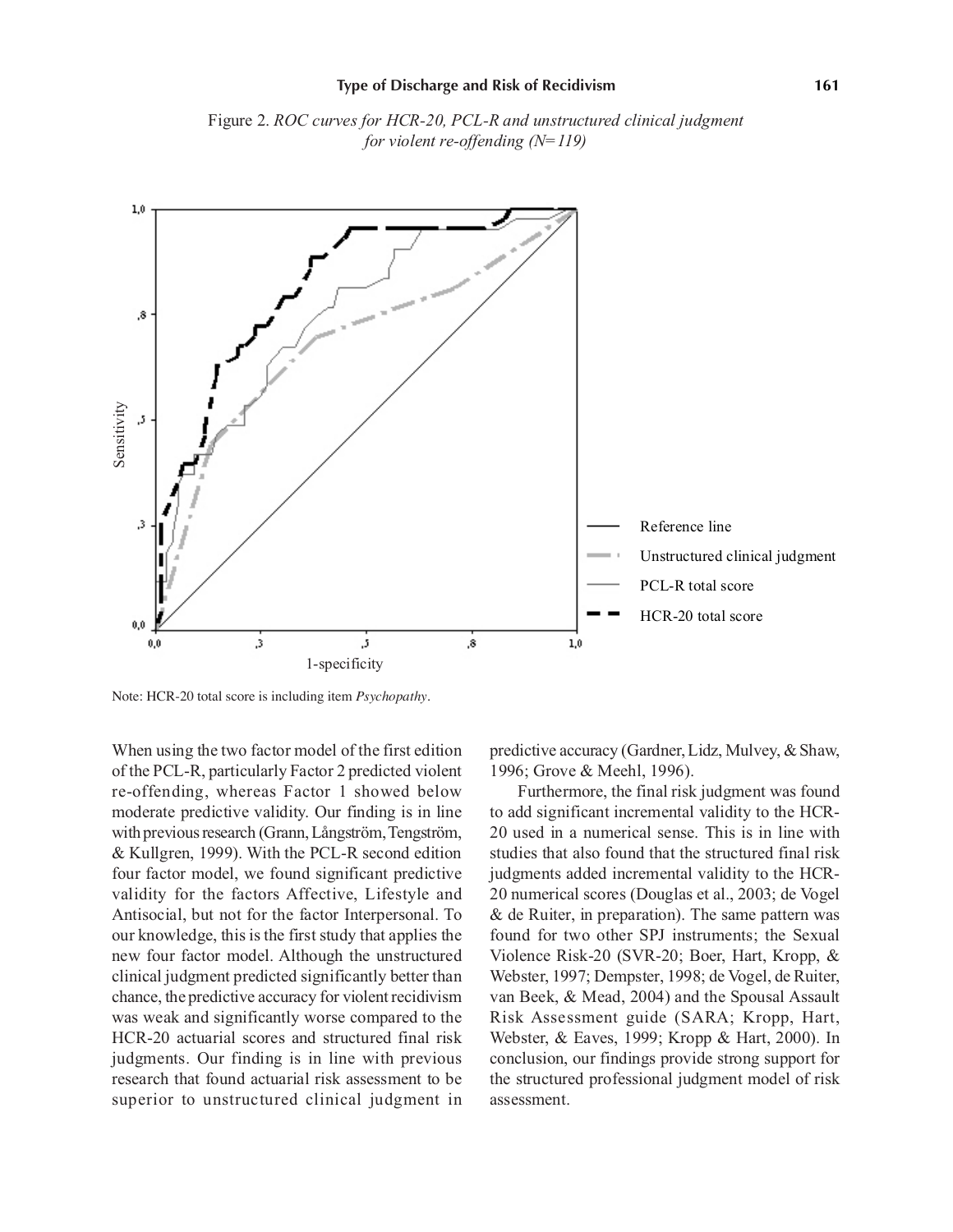The present study demonstrated several significant differences between the four discharge groups. On the whole, the readmission group compared to the other three groups showed more unfavorable demographic, criminal and treatment characteristics, as well as recidivism rates, HCR-20 scores and final risk judgments, and PCL-R scores/diagnosis. This finding alone attests to the validity of the HCR-20 as a predictor of violent recidivism. The recidivism rates of the *Readmission* group are worrying, especially considering the fact that a significant proportion of this group was in residential treatment or detention while recidivating. Most notable are the high HCR-20 and PCL-R scores of the readmitted patients: almost all were judged as high risk and half of them were diagnosed as psychopaths.

Next, it was striking that almost no significant differences could be detected between the *Transmural* group and the *Conform* and *Contrary* groups. Indeed, we found no significant differences at all between the *Transmural* and the *Conform* group. Our hypothesis that patients who have passed a transmural treatment phase compared to patients who were discharged by the court in line with the hospital staff's advice, but without a preceding transmural phase, pose a lower risk for violent re-offending because of a solid preparation before return to society was not confirmed. It must be noted, however, that seven patients of the *Conform* group were voluntarily transferred to a general psychiatric institution or sheltered living upon termination of the tbs-order, compared to three patients in the *Transmural* group. Possibly, these patients recidivated less because they were still in care of an (albeit non-secure) institution and receiving treatment. This suggestion is supported by the results of the MacArthur Risk Assessment study that showed significantly less violent recidivism in psychiatric patients receiving seven or more treatment sessions during a follow-up period compared to patients receiving six or less treatment sessions after a short-term admission to a closed psychiatric ward (Monahan et al., 2001).

Between the *Transmural* and *Contrary* group, we found significant differences in risk of recidivism as rated with the HCR-20. The actual recidivism rate of the *Contrary* group is higher than of the *Transmural* group, but this difference was not significant. A possible explanation is that eleven patients of the *Contrary* group were in the transmural phase when the tbs-order was terminated by the court. Perhaps, these patients had already benefited from the transmural phase although the hospital did not believe they were ready to be discharged yet. This hypothesis was confirmed when we included the eleven patients who had a termination of the tbsorder against the hospital staff's advice whilst in the transmural phase in the *Transmural* group instead of the *Contrary* group. In this case, the difference in violent recidivism between the *Transmural* and *Contrary* group was indeed significant. It should also be noted that half of the patients in both the *Conform* and *Contrary* group have experienced a period of probationary leave under supervision of probation officers, some successful and some not because they returned to the hospital. Thus, these patients have had a period of practicing living outside the hospital. However, in The Netherlands, this probationary supervision is more limited than the much more intensive transmural phase in which the patient is still supervised by hospital staff.

To summarize, our hypothesis that patients who have passed a successful transmural phase and who were discharged by the court in line with the hospital staff's advice pose a lower risk of violent recidivism compared to the other groups could not be confirmed. We did not find more favorable recidivism outcomes compared to patients who were discharged by the court in line with the hospital staff's advice and no transmural treatment phase. However, we did discover a reasonable outcome compared to patients who were readmitted or were discharged by the court against the hospital staff's advice, especially when considering the findings from the alternative post hoc analyses in which those patients from the contrary group whose treatment had been terminated during the transmural phase were added to the transmural group. Thus, a transmural phase seems to have a preventive effect in terms of violent recidivism.

A number of limitations to the present study should be mentioned. The first limitation relates to the retrospective design of the study. We could only use file information to code the HCR-20 and PCL-R and the quality of these files differed, which may have influenced the ratings. Moreover, in spite of the fact that a research assistant had deleted the hospital staff's recommendations to the court, in some files there may have been clues regarding the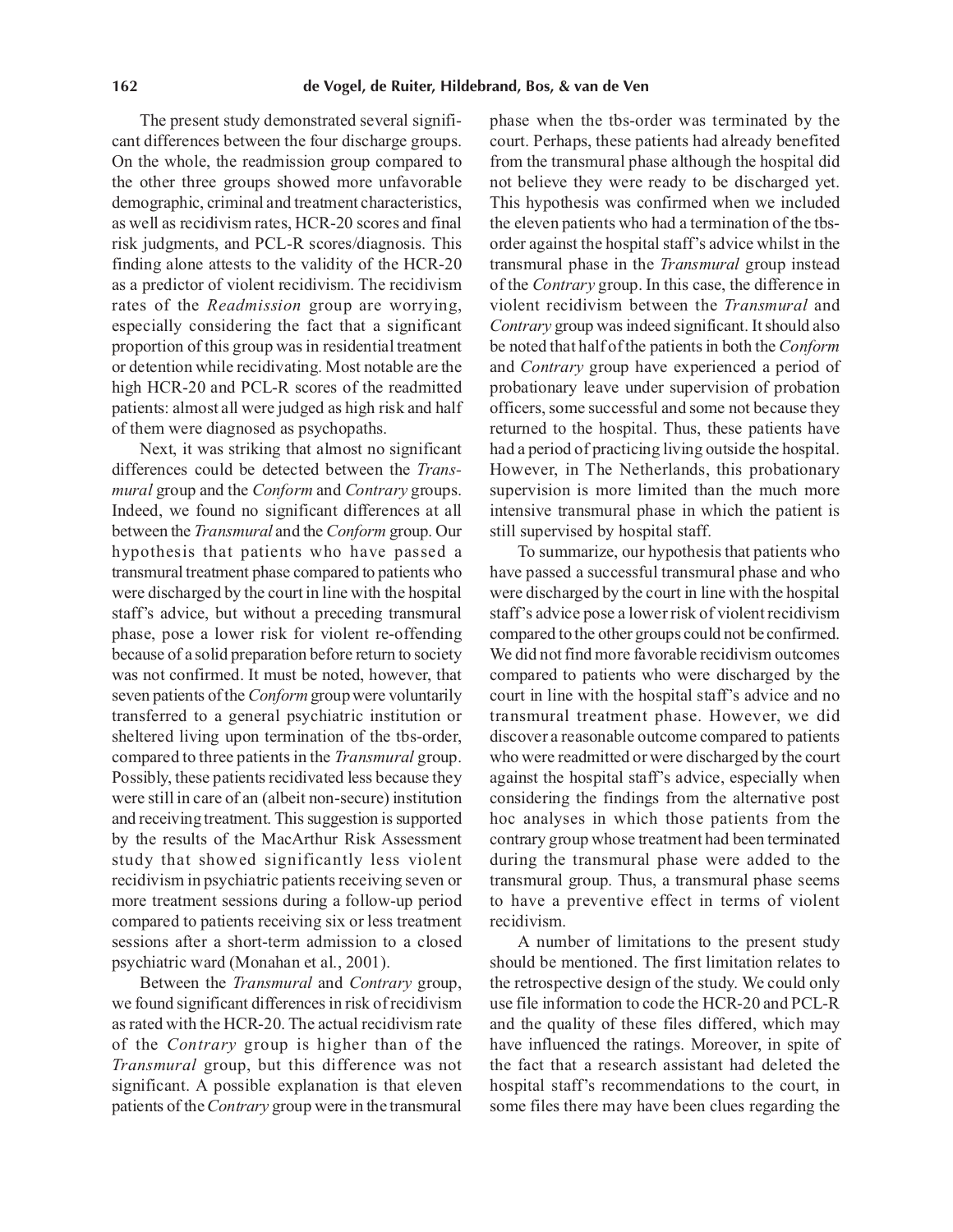hospital staff's advice to the court. A second limitation is that our sample size was small, so differences between the groups may not be valid. Moreover, the sample was derived from only one forensic psychiatric hospital, thereby limiting generalizability. Nevertheless, we consider this group to be representative for Dutch offenders with a tbsorder, because they are largely similar in demographic, psychiatric and criminal characteristics to the tbspopulation in general (see van Emmerik & Brouwers, 2001). The question of the generalizability of our findings to patients in other jurisdictions deserves special attention. As already mentioned in the Method section, our patient sample consists largely of individuals with comorbid personality disorder and substance use disorder. Psychotic and other Axis I disorders are present in a minority of cases. We are aware that our forensic psychiatric sample is more similar to a general offender sample in North America than to a North American forensic psychiatric sample, and this should be taken into consideration when comparing our findings to those of other studies. A third limitation is that recidivism data were retrieved from only one source, the Judicial Documentation register of the Ministry of Justice. As a consequence, the reconviction rate is inevitably an underestimation of the actual recidivism rate, because not all offenders are reported, apprehended and arrested.

Large-scale prospective studies across different settings and contexts, for instance, in the prison system and outpatient forensic clinics are needed to confirm the predictive validity of the (Dutch) HCR-20 found in this study. On the other hand, a number of problems might be encountered with prospective research. The most important problem is that prospective predictive research will be hampered by the clinical goals of risk assessment, i.e., risk management and prevention. Hart (1998) stated that predictions of violence are not passive assessments, but decisions that influence services delivered to individuals: "Clinicians are bound - morally, ethically, and legally - to try to prove themselves wrong when they predict violence and take every reasonable action to prevent violence" (p.365). Thus, when clinicians perform HCR-20 risk assessments it is very likely that the outcome influences decisions concerning leave, entry into a transmural treatment phase, or termination of (mandatory) treatment and

that high-risk patients will not be released from the hospital. Therefore, retrospective studies such as the present study are particularly suitable to examine the predictive validity of risk assessment instruments.

In conclusion, we propose two recommendations regarding the use of structured risk assessment in forensic clinical practice. First, any accurate systematic risk assessment must provide information regarding useful risk management strategies. We believe that high-risk cases, such as the patients in the *Readmission* group, can be identified in an early phase of treatment. With the PCL-R, psychopathic traits can be explored and with repeated measures of the HCR-20, clinicians and researchers can monitor treatment progress. An early identification of high-risk patients makes it possible to adjust treatment plans and design adequate risk management strategies to prevent violent recidivism both in and outside the hospital. In addition, an early identification of high-risk patients could possibly prevent the necessity of readmitting patients which usually causes feelings of failure in both hospital staff and patient. Second, we want to stress that collaboration between researchers and clinicians is necessary for optimizing risk assessment accuracy and prevention of violent re-offending. Intensive collaboration between forensic mental health professionals from intramural settings, outpatient settings and sheltered housing organizations can help to further develop aftercare methods.

#### **REFERENCES**

- American Psychiatric Association (1994). *Diagnostic and statistical manual of mental disorders* (4th ed.). Washington, DC: Author.
- Boer, D. P., Hart, S. D., Kropp, P. R., & Webster, C. D. (1997). *Manual for the Sexual Violence Risk-20. Professional guidelines for assessing risk of sexual violence.* Vancouver, British Columbia: BC Institute against Family Violence.
- Borum, R. (1996). Improving the clinical practice of violence risk assessment: Technology, guidelines and training. *American Psychologist, 51*, 945-956.
- DeLong, E. R., DeLong, D. M., & Clarke-Pearson, D. L. (1988). Comparing the areas under two or more correlated receiver operating characteristics curves: A nonparametric approach. *Biometrics, 44,* 837-854.
- Dempster, R. J. (1998). *Prediction of sexually violent recidivism: A comparison of risk assessment instruments.* Unpublished master's thesis. Vancouver, British Columbia: Simon Fraser University.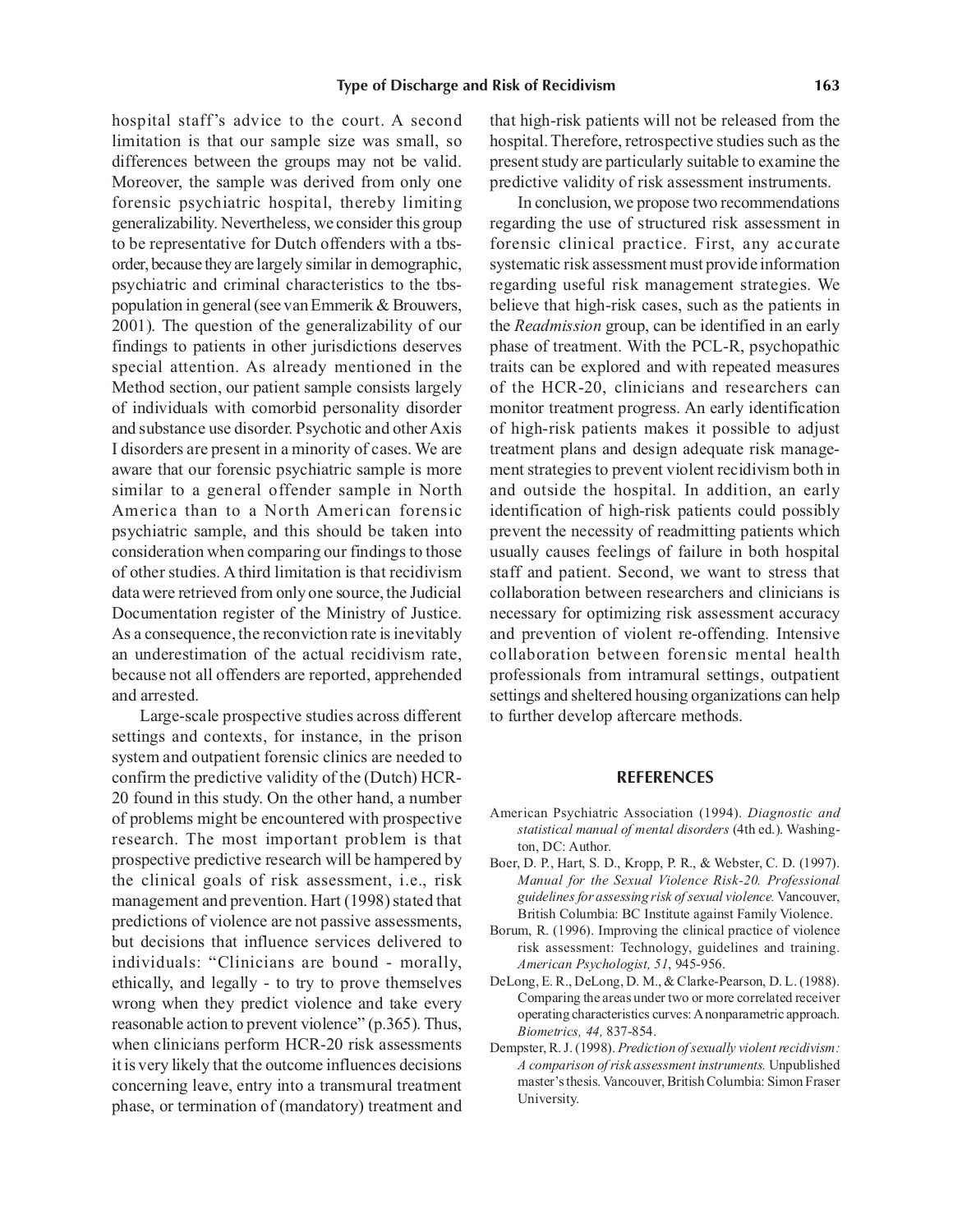- Dolan, B., & Coid, J. (1993). *Psychopathic and antisocial personality disorders: Treatment and research issues.* London: Gaskell.
- Douglas, K. S., & Weir, J. (2003). *HCR-20 violence risk assessment scheme: Overview and annotated bibliography*. Available: http:www.sfu.ca/psychology/groups/faculty/ hart/violink/htm.
- Douglas, K. S., & Webster, C. D. (1999). Predicting violence in mentally and personality disordered individuals. In R. Roesch, S.D. Hart, & J.R.P. Ogloff (Eds.)*, Psychology and law: The state of discipline* (pp. 175 – 239). New York: Kluwer Academic.
- Douglas, K. S., Cox, D. N., & Webster, C. D. (1999). Violence risk assessment: Science and practice. *Legal and* Criminological *Psychology, 4,* 149-184.
- Douglas, K. S., Ogloff, J. R. P., & Hart, S. D. (2003). Evaluation of a model of violence risk assessment among forensic psychiatric patients. *Psychiatric Services, 54*, 1372-1379.
- Douglas, K. S., Ogloff, J. R. P., Nicholls, T. L., & Grant, I. (1999). Assessing risk for violence among psychiatric patients: The HCR-20 violence risk assessment scheme and the Psychopathy Checklist: Screening Version. *Journal of Consulting and Clinical Psychology, 67,* 917-930*.*
- Fleiss, J.L. (1986). *The design and analysis of clinical experiments*. New York: Wiley.
- Gardner, W., Lidz, C. W., Mulvey, E. P., & Shaw, E. C. (1996). Clinical versus actuarial predictions of violence in patients with mental illnesses. *Journal of Consulting and Clinical Psychology, 64,* 1-8.
- Grann, M., Långström, N., Tengström, A., & Kullgren, G. (1999). Psychopathy (PCL-R) predicts violent recidivism among criminal offenders with personality disorders in Sweden. *Law and Human Behavior, 23*, 205-216.
- Grann, M., Långström, N., Tengström, A., & Stålenheim, E. G. (1998). The reliability of file-based retrospective ratings of psychopathy with the PCL-R. *Journal of Personality Assessment, 70,* 416-426.
- Grove, W. M., & Meehl, P. E. (1996). Comparative efficiency of informal (subjective, impressionistic) and formal (mechanical, algorithmic) prediction procedures: The clinical-statistical controversy. *Psychology, Public Policy, and Law, 2,* 293-323.
- Hare, R. D. (1991). *Manual for the Hare Psychopathy Checklist-Revised.* Toronto, Ontario: Multi-Health Systems.
- Hare, R. D. (2003). Hare *Psychopathy Checklist-Revised Second Edition. Technical Manual.* Toronto, Ontario: Multi-Health Systems.
- Hare, R. D., Clark, D., Grann, M., & Thornton, D. (2000). Psychopathy and the predictive validity of the PCL-R: An international perspective. *Behavioral Sciences and the Law, 18,* 623-645.
- Hart, S. D. (1998). Psychopathy and the risk for violence. In D.J. Cooke, A.E., Forth, & R.D. Hare (Eds.), *Psychopathy: Theory, research and implications for society* (pp. 355-373). Dordrecht: Kluwer.
- Hart, S. D., Cox, D., & Hare, R. D. (1995). *The Hare Psychopathy Checklist: Screening Version (PCL-SV).* Toronto: Multi-Health Systems.
- Hemphill, J. F., Templeman, R., Wong, S., & Hare, R. D. (1998). Psychopathy and crime: Recidivism and criminal careers. In D.J. Cooke, A.E. Forth, & R.D. Hare (Eds.), *Psychopathy: Theory, research and implications for society* (pp. 375-399). Dordrecht: Kluwer.
- Hildebrand, M., & de Ruiter, C. (2004). PCL-R psychopathy and its relation to DSM-IV Axis I and Axis II disorders in a sample of male forensic psychiatric patients in the Netherlands. *International Journal of Law and Psychiatry, 27*, 233-248*.*
- Hildebrand, M., de Ruiter, C., & Nijman, H. (2004). PCL-R psychopathy predicts disruptive behavior among male offenders in a Dutch forensic psychiatric hospital. *Journal of Interpersonal Violence, 19,* 13-29.
- Hildebrand, M., de Ruiter, C., & de Vogel, V. (2004). Psychopathy and sexual deviance in treated rapists: Association with (sexual) recidivism. *Sexual Abuse: A Journal of Research and Treatment, 16,* 1-24.
- Hildebrand, M., de Ruiter, C. de Vogel, V., & van der Wolf, P. (2002). Reliability and factor structure of the Dutch language version of Hare's Psychopathy Checklist-Revised. *International Journal of Forensic Mental Health*, *1*, 139- 154.
- Hilterman, E. (2001). Statische vergelijking van tijdens verlof recidiverende en niet-recidiverende tbs-gestelden [Static comparison of recidivating and non-recidivating tbs patients during leave]. *Proces, 80,* 121-127.
- Kropp, P. R., Hart, S. D., Webster, C. D., & Eaves, D. (1999). *Manual for the Spousal Assault Risk Assessment Guide (Version 3)*. Vancouver: British Columbia Institute against Family Violence.
- Kropp, P. R., & Hart, S. D. (2000). The Spousal Assault Risk Assessment (SARA) guide: Reliability and validity in adult male offenders. *Law and Human Behavior, 24*, 101-118.
- Laws, D. R., Hudson, S. M., & Ward, T. (2000). *Remaking relapse prevention: A sourcebook.* London: Sage.
- Lidz, C. W., Mulvey, E. P., & Gardner, W. (1993). The accuracy of predictions of violence to others. *Journal of the American Medical Association, 269,* 1007-1011.
- Litwack, T. (2001). Actuarial versus clinical assessments of dangerousness*. Psychology, Public Policy, and Law, 7,* 409- 443.
- McNiel, D.E., & Binder, R.L. (1995). Correlates of accuracy in the assessment of psychiatric inpatients' risk of violence. *American Journal of Psychiatry, 152,* 901-906.
- Monahan, J. (1981). *The clinical prediction of violent behavior*. Rockville, MD: National Institute of Mental Health.
- Monahan, J., Steadman, H. J., Silver, E., Appelbaum, P. S., Robbins, P. C., Mulvey, E. P., Roth, L. H., Grisso, T., & Banks, S. (2001). *Rethinking risk assessment: The MacArthur study of mental disorder and violence.* Oxford: Oxford University press.
- Mossman, D. (1994). Assessing predictions of violence: Being accurate about accuracy. *Journal of Consulting and Clinical Psychology, 62,* 783-792.
- Nicholls, T. L. (2001). Violence risk assessment with female NCRMD acquittees: Validity of the HCR-20 and PCL-SV. Unpublished Master's thesis. Vancouver, British Columbia: Simon Fraser University. MISSING IN DOCUMENT